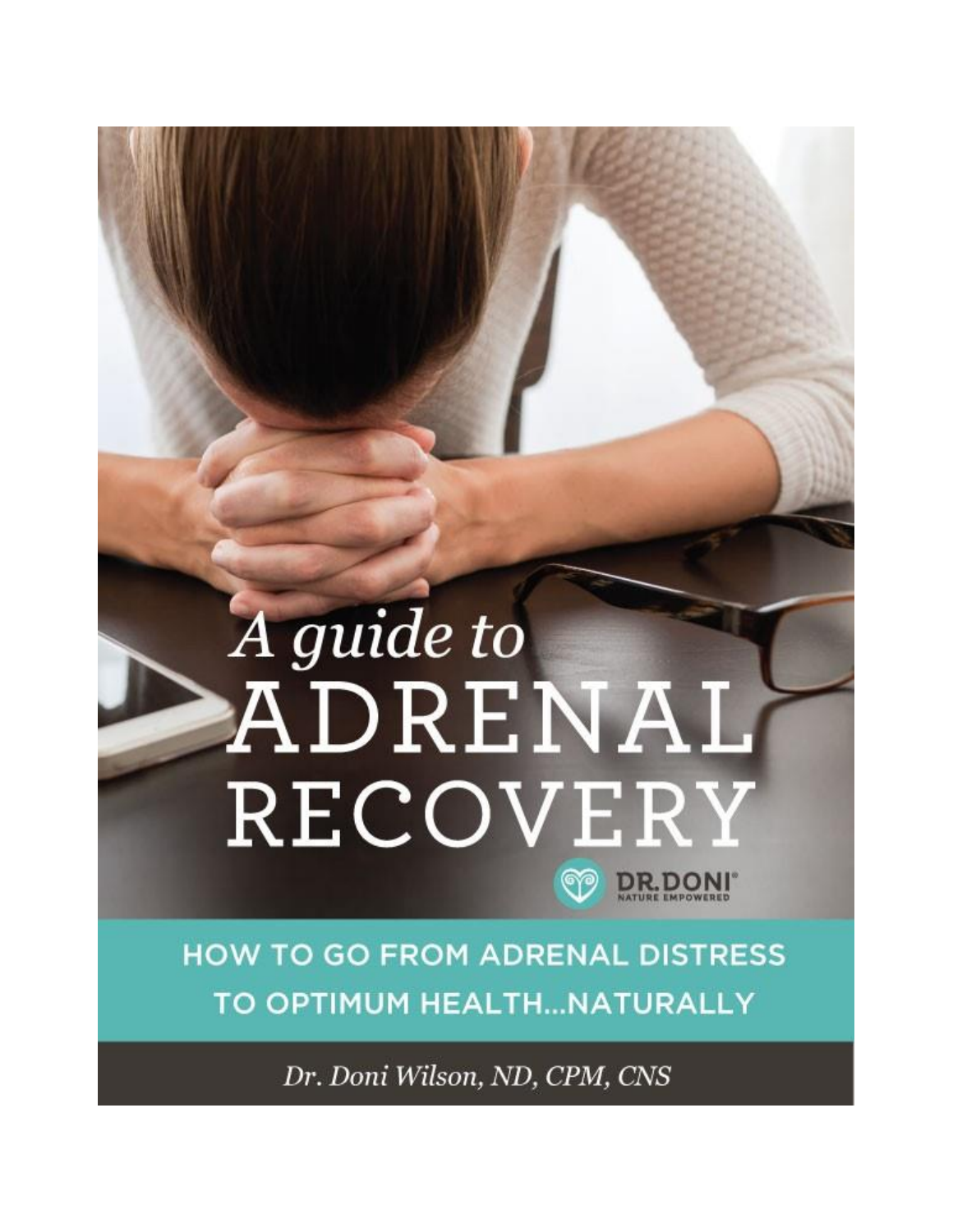## **A Guide to Adrenal Recovery: How to Go from Adrenal Distress to Optimum Health – Naturally**

By Doni Wilson, ND Author of

*The Stress [Remedy:](http://doctordoni.com/stress-remedy) Master Your Body's Synergy and [Optimize](http://doctordoni.com/stress-remedy) Your Health*

and

*Stress [Remedies:](https://doctordoni.com/stress-remedies-ebook/)*

*How to Reduce Stress and Boost Your Health in Just 15 [Minutes](https://doctordoni.com/stress-remedies-ebook/) a Day.*

Creator of The Stress Remedy 7- and 21-day [Programs](http://doctordoni.com/stress-remedy)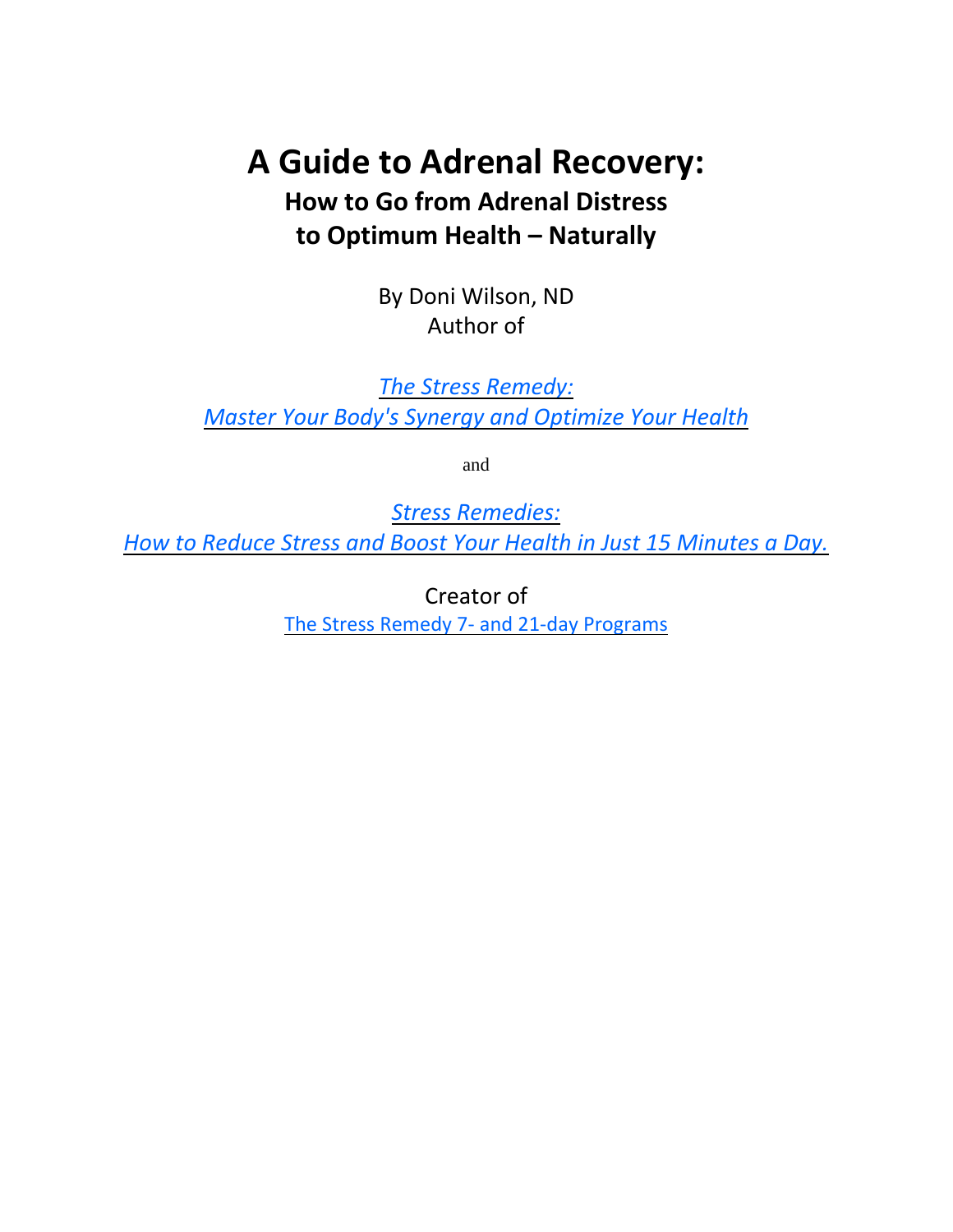## **TABLE OF CONTENTS**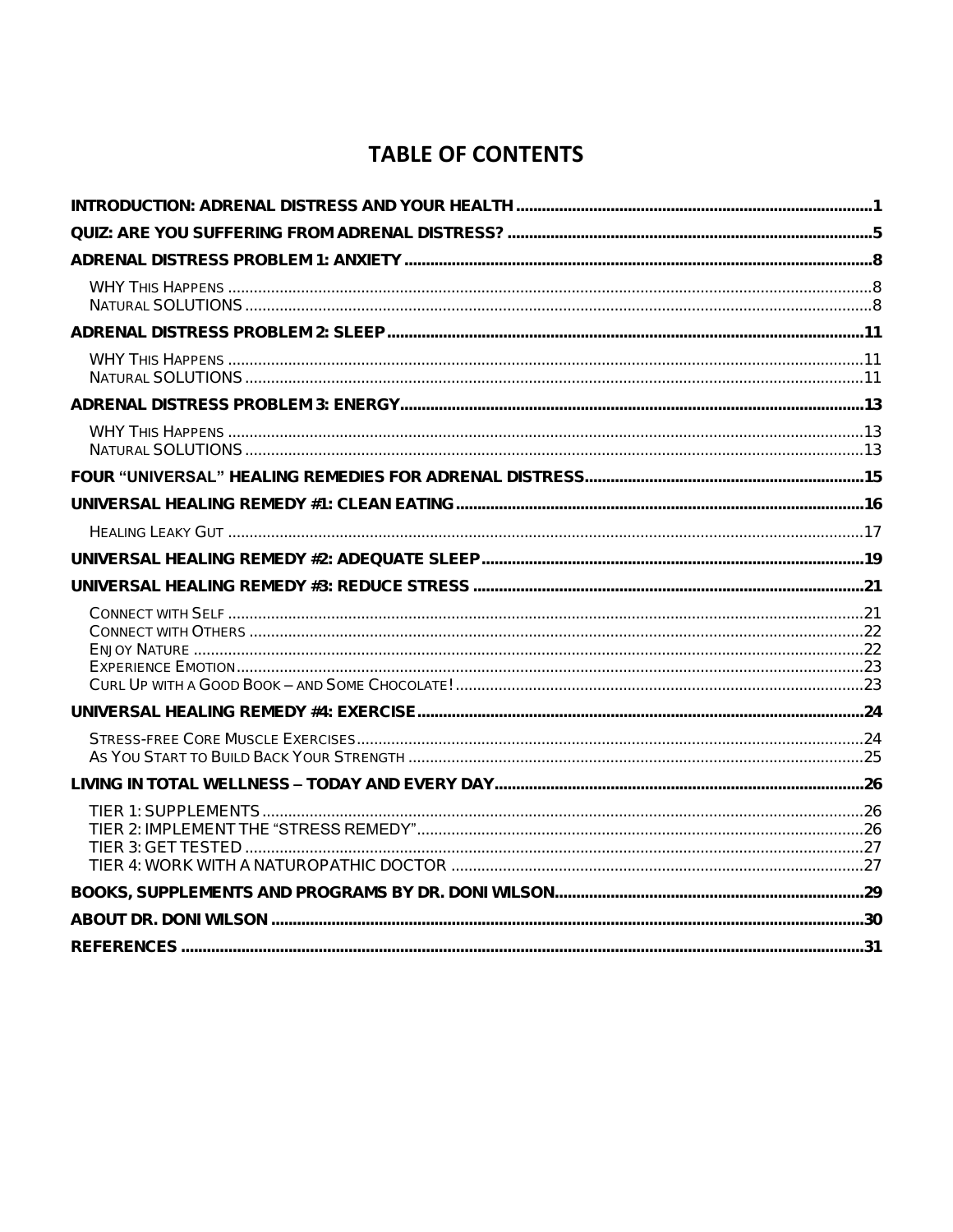## **INTRODUCTION: ADRENAL DISTRESS AND YOUR HEALTH**

<span id="page-3-0"></span>Adrenal stress affects us all, impacting our health, work life, and personal relationships. Stress is also at the root of virtually all illness and health disorders we experience. Thus:

### **One of the best things you can do for your health and wellbeing is to rebalance your stress response**.

When you experience stress – whether from an emotional trauma, from a physical stress (injury or illness), or from exposure to toxins or certain foods – your body undergoes what is known as the **stress response.** This response involves your brain triggering your adrenal glands to make key **stress hormones**, **cortisol,** and adrenaline, which lead to common symptoms associated with stress, such as a racing heart, faster breathing, and tense muscles.

For example, say your boss suddenly bursts into your office and frantically announces that you need to have all the financial statements for the department on his desk within the next hour because the company is having a surprise audit. Here's what happens inside your body:

- First, your brain will tell your adrenal glands to make more adrenaline and cortisol, kicking you into action.
- Cortisol increases your blood sugar levels, so your body will have the energy it needs to respond to the situation.
- Your body will slow down your digestion and other functions it considers not as "important" during a stressful situation.
- It will also make some shifts in your nervous system and immune system, so you are more ready to respond to the emergency.
- With all these changes going on in your body, you might, at first, feel panicky or find it difficult to think clearly.
- Gradually, as the job gets done and your feelings of urgency start to diminish, you and your body will start to relax, as your stress hormones and other bodily functions return to normal levels.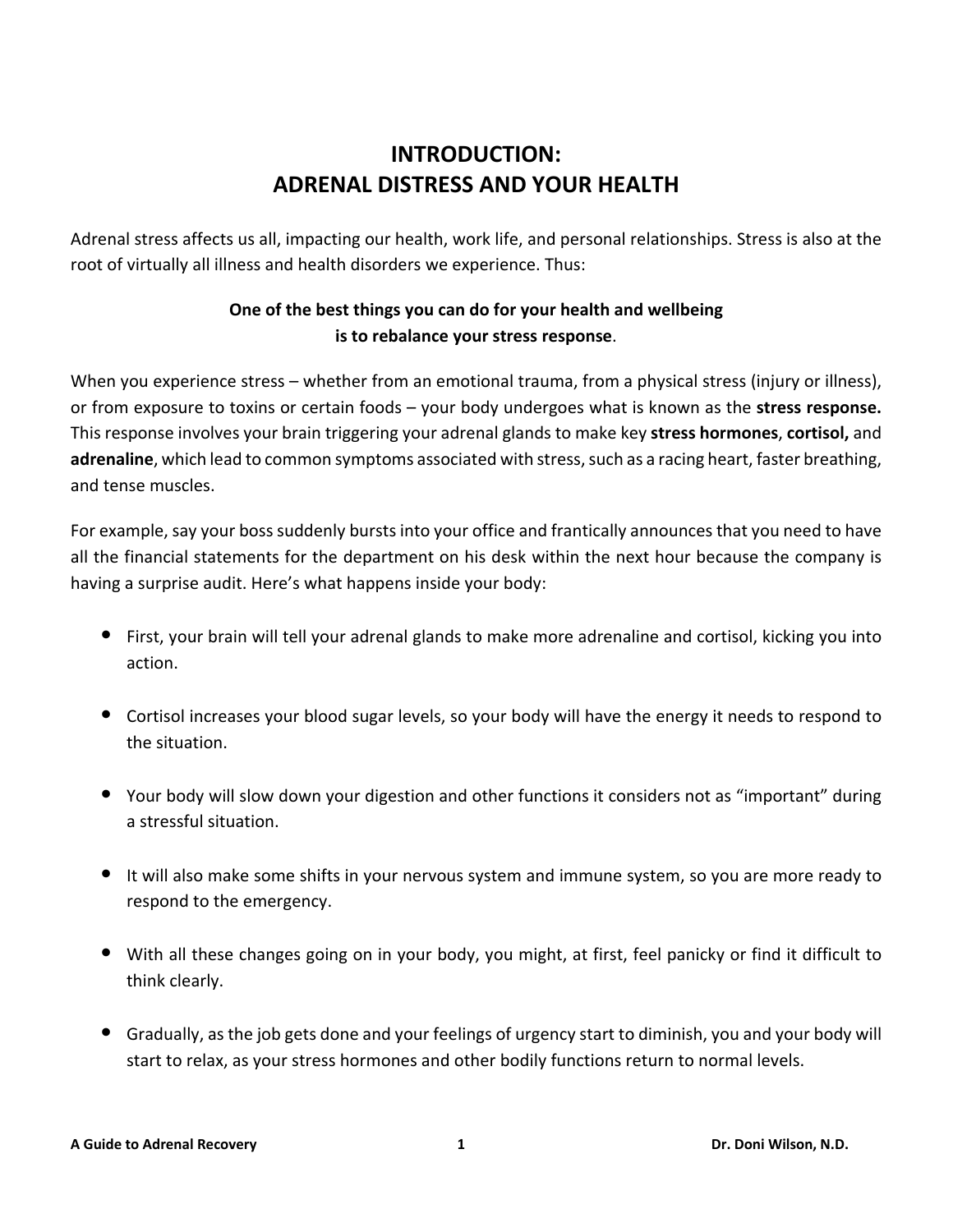This intricate cycle is your body's **"stress response".** It is vital to remember that **this stress response is a normal, healthy process.** Even when we are at our healthiest, our stress hormones are in a continual state of flux, always adapting and shifting to address every situation. Normal periodic stress is actually an important part of our lives, and our bodies are well-designed to deal with it. We wouldn't want to eliminate stress entirely or we would become complacent and unresponsive to all that life brings us.

**The problem comes when we are exposed to** *constant* **stress,** over and over throughout the day, day after day. It becomes even more of an issue if we start to get stressed about feeling stressed! When you are continually stressed, your body never gets to recover and progress to the relaxation response. Therefore, while cortisol and adrenaline are helpful during a stressful situation, they can impact your health in negative ways when they are chronically present at high levels, or when they become depleted.

**Cortisol, for example, has a profound effect on your entire biology.** As I emphasize in my book, *The [Stress](https://doctordoni.com/the-stress-remedy-book/) [Remedy,](https://doctordoni.com/the-stress-remedy-book/)* "It is hard to overstate the centrality of cortisol to our overall health" (page 40). Here's why:

- Cortisol influences your **endocrine system**, which produces all your hormones including **thyroid hormones** (which regulate metabolism), **insulin** (which regulates your **blood sugar levels**), and your **sex hormones**(estrogen, progesterone, and testosterone, which regulate sexual function, menstrual cycles, and menopause).
- It also has <sup>a</sup> profound effect on your **digestive system.** Cortisol imbalances can lead to <sup>a</sup> decrease in your ability to digest foods, disrupting the healthy bacteria living in your intestines and leading to intestinal permeability (known as leaky gut). **Leaky Gut** then becomes an internal stress for your body because the leaky intestinal lining allows undigested foods to bombard your immune system, resulting in **inflammation** that can travel from your gut, throughout your body and **nervous system.**
- When **inflammation** from the gut travels through the body, it can cause **musculoskeletal pain, fibromyalgia, skin rashes**, and many other distressing symptoms.
- Cortisol also impacts the levels of your **neurotransmitters** brain chemicals such as serotonin, dopamine, and GABA, which influence your **mood, energy levels, mental clarity,** and **quality of sleep.**
- Cortisol imbalances can also have <sup>a</sup> negative effect on your **immune system**, making you more susceptible to **frequent infections** and/or **autoimmunity**, such as Hashimoto's, Celiac disease, Rheumatoid arthritis, and others.

While I've focused mainly on cortisol, our other stress hormone, **adrenaline**, plays just as big a part in these same areas. Too much or too little of it can really knock us off balance. For example, when adrenaline is

#### **A Guide to Adrenal Recovery 2 Dr. Doni Wilson, N.D.**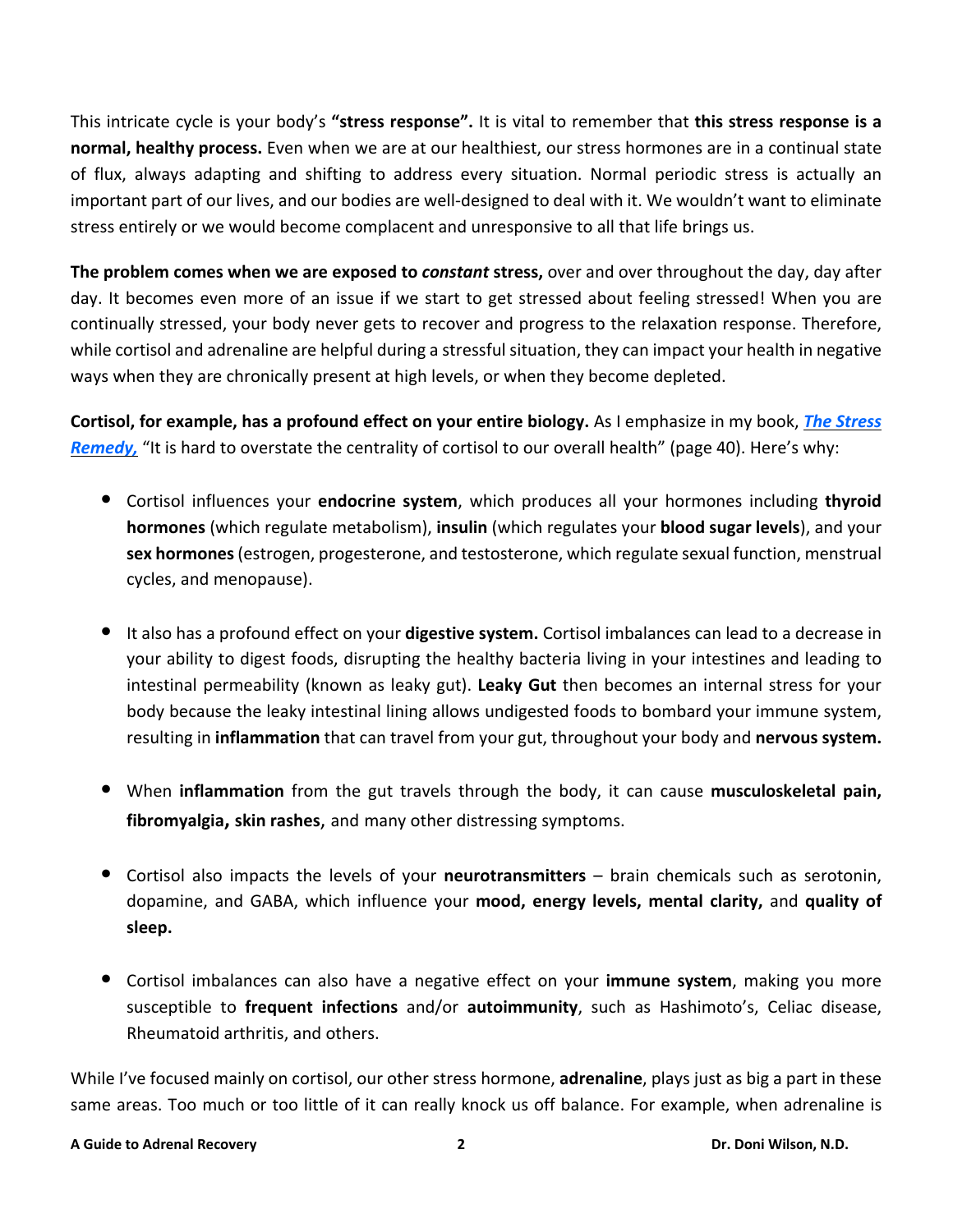**elevated**, you are more likely to feel anxious and have difficulty sleeping. When adrenaline is **depleted**, you are likely to feel tired and have "brain fog". Chronic lack of sleep, low energy, and impaired mental clarity increase our overall stress levels, creating a vicious cycle of stress in our bodies.

What many people don't know is that **long-term exposure to stress** – whether physical or mental – **can actually** *cause* **cortisol and adrenaline levels to become depleted,** which can give rise to many other health issues. Thisis often referred to as "**adrenal fatigue"** or "**adrenal burn-out".** If we get to this point, our bodies (and brains) will find it difficult to cope with even small, normal daily stressors.

Because health issues develop whether cortisol and adrenaline are too high OR too low, I prefer to use the term **"adrenal distress,"** which means that your body is not able to recover from stress. Stress will also start to cause **oxidation** (also called **"oxidative stress"**), which **damages cells** in the body, skin, and brain, and ultimately causes **aging**.

## **As you can see, adrenal distress is a really big deal!**

Adrenal distress can cause a variety of problematic health issues. Three of the most common symptom categories are:

- **ANXIETY:** Frequent worry; panic attacks; mood issues/swings; depression
- **SLEEP:** Irregular sleep patterns; disrupted sleep; wakefulness; insomnia
- **ENERGY:** Low energy; fatigue; poor memory; impaired mental concentration; "brain fog"

**Of course, you could experience symptoms in more than one of these categories**. Also, there isn't a set "formula" for what triggers them. Anxiety, insomnia, or low energy can occur when cortisol and/or adrenaline levels are too high OR too low.

How yoursymptoms appear also depends on how *your* body respondsto stress. Some of that is determined, at least in part, by individual genetics. That isn't to say, however, that genes have the "final say" in what you can do about adrenal distress. In fact, I frequently ask my patients to take a DNA test so we can create a genetic health profile for them, which can guide us as to which course of action is likely to be the most effective.

In this short guide, we will look at each of the **three primary adrenal distress issues – ANXIETY, SLEEP, and ENERGY** – and look at how and why they happen. In each section, I will also suggest a few naturopathic solutions to address these issues.

**Later in the book, I will also share four "universal healing strategies"** that can help you avoid or reverse adrenal distress, regardless of the cause.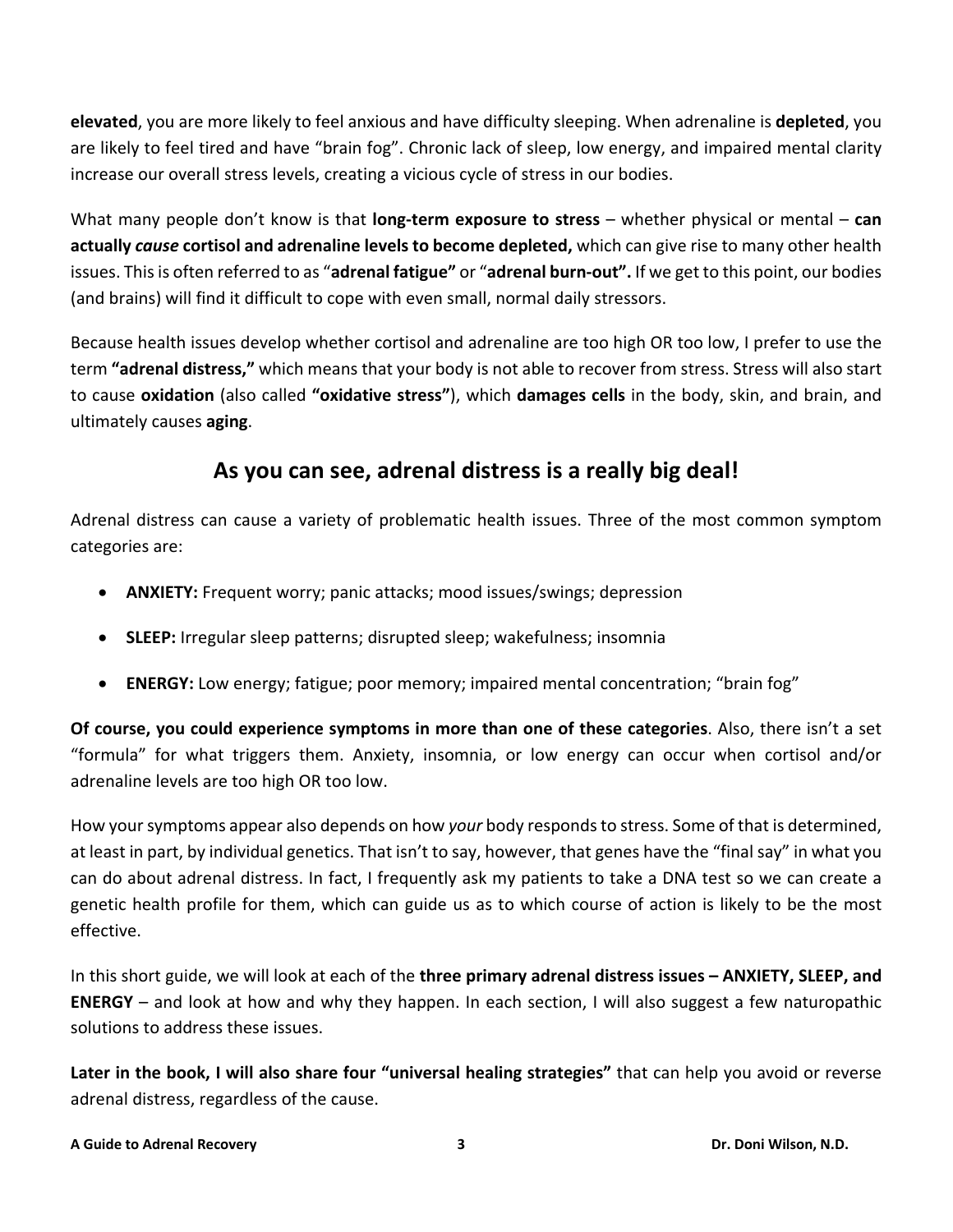**But first, let's get a better idea of your own stress profile.** Over the next few pages, you'll find a short quiz called "Are Your Suffering from Adrenal Distress?" It should only take you two or three minutes to complete. I strongly recommend doing this quiz before reading the rest of this guide, so you have a better idea of what might be your biggest underlying stress issues. Knowing your starting point is the best way to get to where you want to go:

## **BACK TO WELLNESS!**

So, take out a pen or pencil, and let's get going.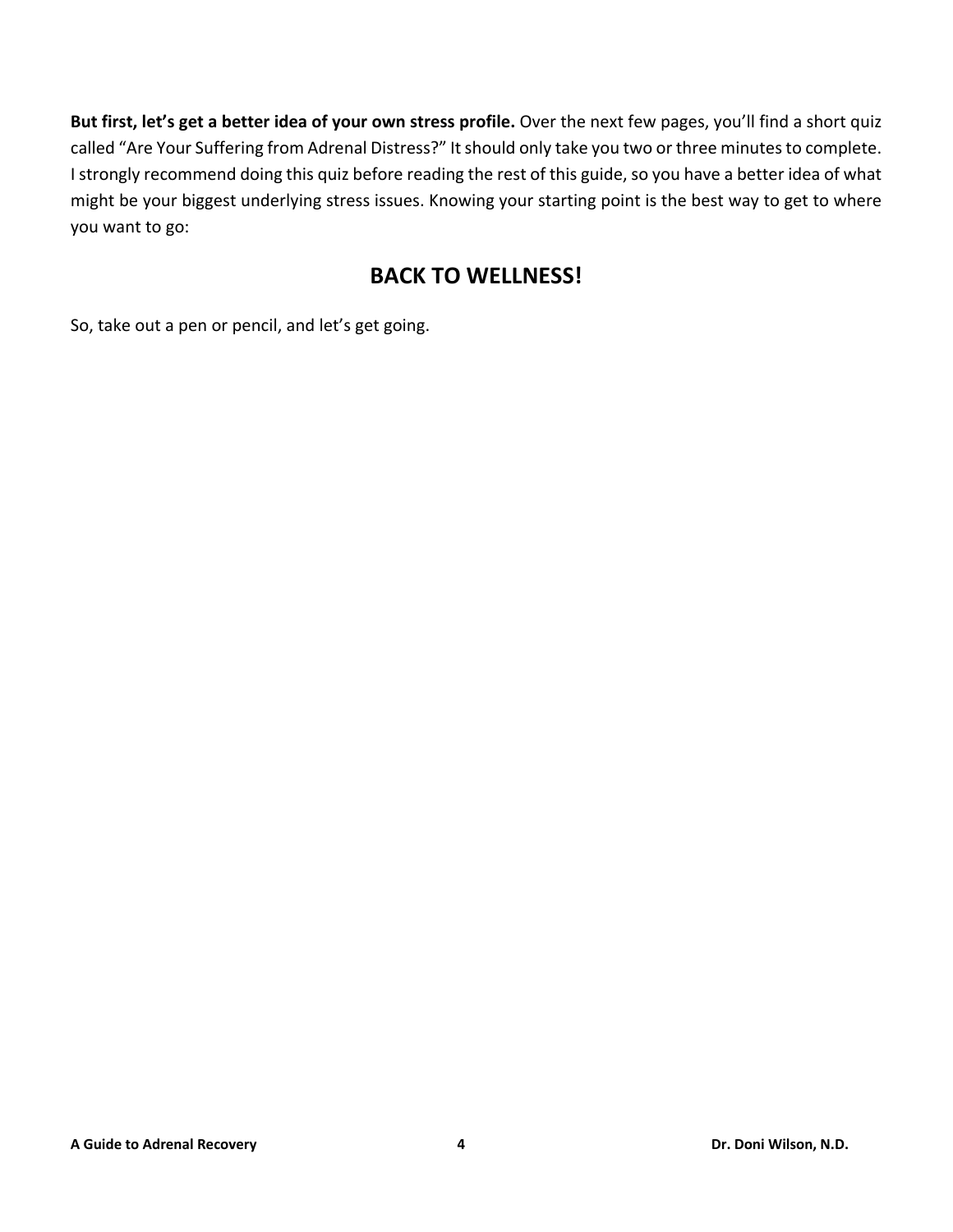## **QUIZ**: **ARE YOU SUFFERING FROM ADRENAL DISTRESS?**

<span id="page-7-0"></span>**STEP ONE:** Rate each statement as 1, 2, 3 or 4, using the following scale:

- 1. **Rarely or almost never** true (less than once a month)
- 2. **Occasionally** true (about once or twice a month)
- 3. **Frequently** true (about once a week)
- 4. **Always/almost always** true (more than two days a week)

**STEP TWO:** Then, write down the total score for each section.

| <b>PART 1 - ANXIETY</b>                                                | Rate<br>1, 2, 3, or 4 |
|------------------------------------------------------------------------|-----------------------|
| I worry or feel anxious about my life, work, health, money, or family. |                       |
| I easily get overwhelmed, irritable, and/or distressed.                |                       |
| I feel anxious, emotional, jumpy, or annoyed.                          |                       |
| I get panic attacks or have sudden feelings of dread.                  |                       |
| <b>TOTAL SCORE:</b>                                                    |                       |

| <b>PART 2 - SLEEP</b>                                       | Rate<br>1, 2, 3, or 4 |
|-------------------------------------------------------------|-----------------------|
| I get LESS than 7 to 9 hours of sleep at night.             |                       |
| I find it hard to FALL asleep at night.                     |                       |
| Once I fall asleep, I find it hard to STAY asleep at night. |                       |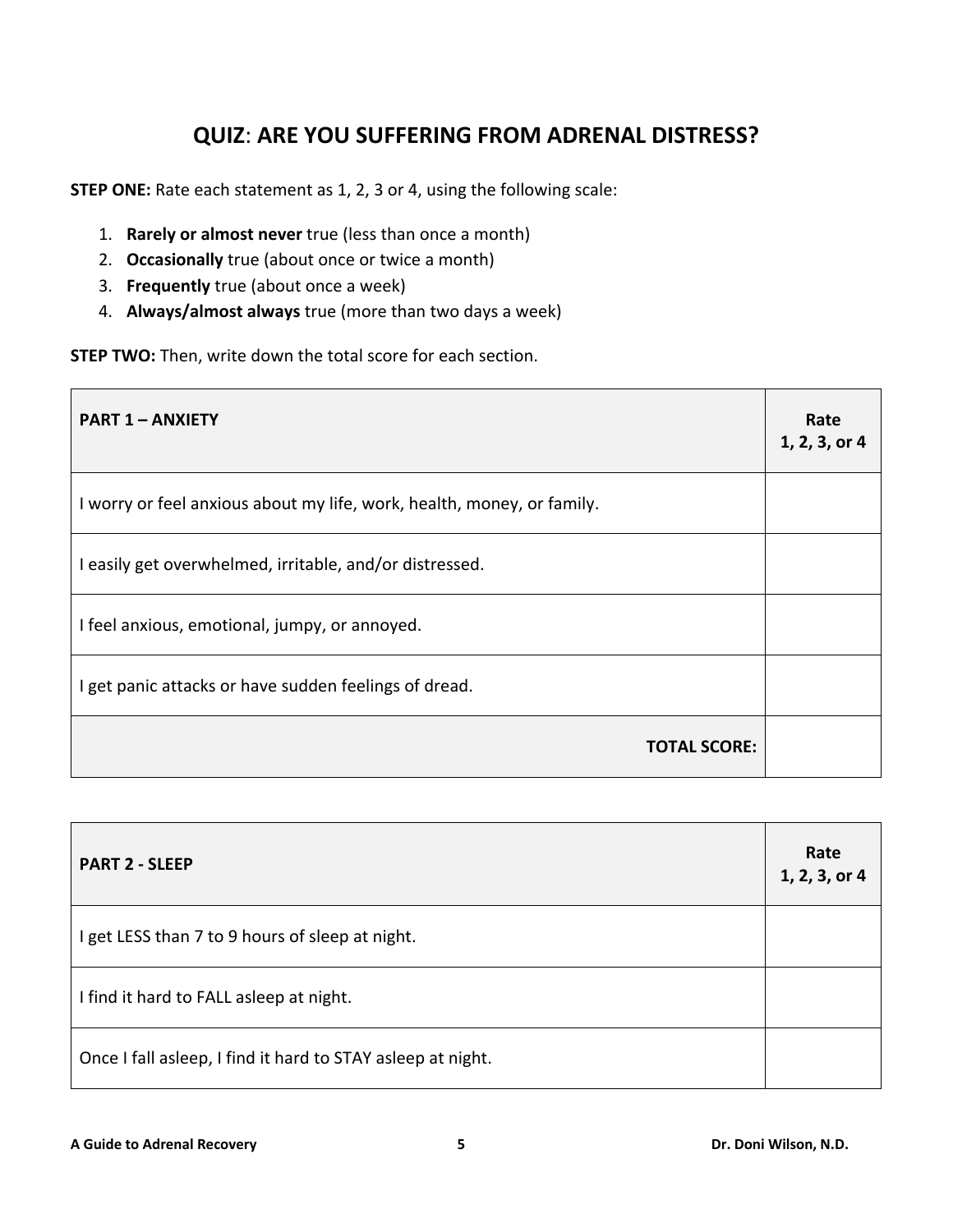| I end up staying up late at night, because I can't seem to "switch off". |  |
|--------------------------------------------------------------------------|--|
| <b>TOTAL SCORE:</b>                                                      |  |

| <b>PART 3 - ENERGY</b>                                                          | Rate<br>1, 2, 3, or 4 |
|---------------------------------------------------------------------------------|-----------------------|
| I am exhausted during the day, and would take a nap if I had the chance.        |                       |
| I find it hard to think clearly, am forgetful, or get "brain fog".              |                       |
| I feel tired when I wake in the morning, even if I slept well the night before. |                       |
| I get light-headed or like I might faint.                                       |                       |
| <b>TOTAL SCORE:</b>                                                             |                       |

| OVERALL SCORE - copy the score from each section and tally your overall score | <b>TOTALS</b> |
|-------------------------------------------------------------------------------|---------------|
| Part 1 score                                                                  |               |
| Part 2 score                                                                  |               |
| Part 3 score                                                                  |               |
| <b>TOTAL OVERALL SCORE:</b>                                                   |               |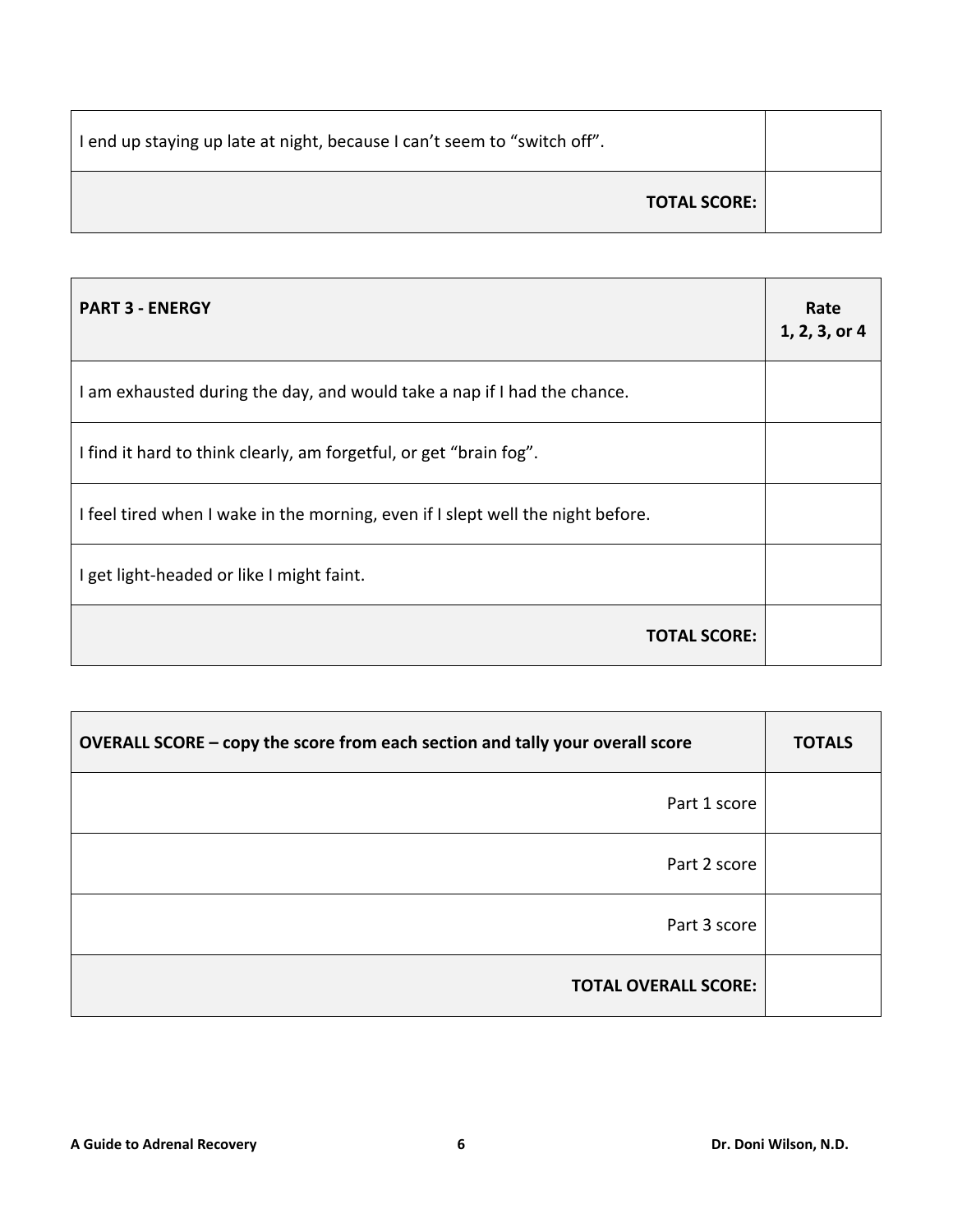#### **How to interpret your OVERALL score**

**4-5 points overall – Healthy stress/relaxation response:** Congratulations! You are experiencing minor, manageable stress and seem to have a healthy balance of stress response and relaxation response. Use the tips in this guide to help keep you on track.

**6-8 points overall – Moderate issues with stress:** You are usually able to balance your stress and relaxation responses, but the balance is probably tipping a bit too far on the "stress" side. The suggestions in this guide can help you rebalance your life and support your health.

**9 or more points overall – Significant issues with stress:** Like so many of us, you struggle with a day that is too full of demands from others and offers too little time or support for yourself. Take heart – even 15 minutes a day can make a significant difference in how you feel, mentally, physically, and emotionally. This guide will offer suggestions to fit into even the busiest schedules, which can help you replenish your resources.

#### **How to interpret your score in each SECTION**

If you have a score of **8 or higher in any of the** *individual* **sections**, you are probably suffering a great deal from one or more of these key stress-related problems:

- 1. Anxiety
- 2. Sleep
- 3. Energy

In the following pages, we'll examine each of these problems in turn and consider the specific reasons why these problems can be the result of adrenal distress.

Later, we'll also look at some **natural remedies and supplements** that can help address these problems, as well as my four "universal healing remedies" for adrenal distress, so you can get your health – and your life – back on track.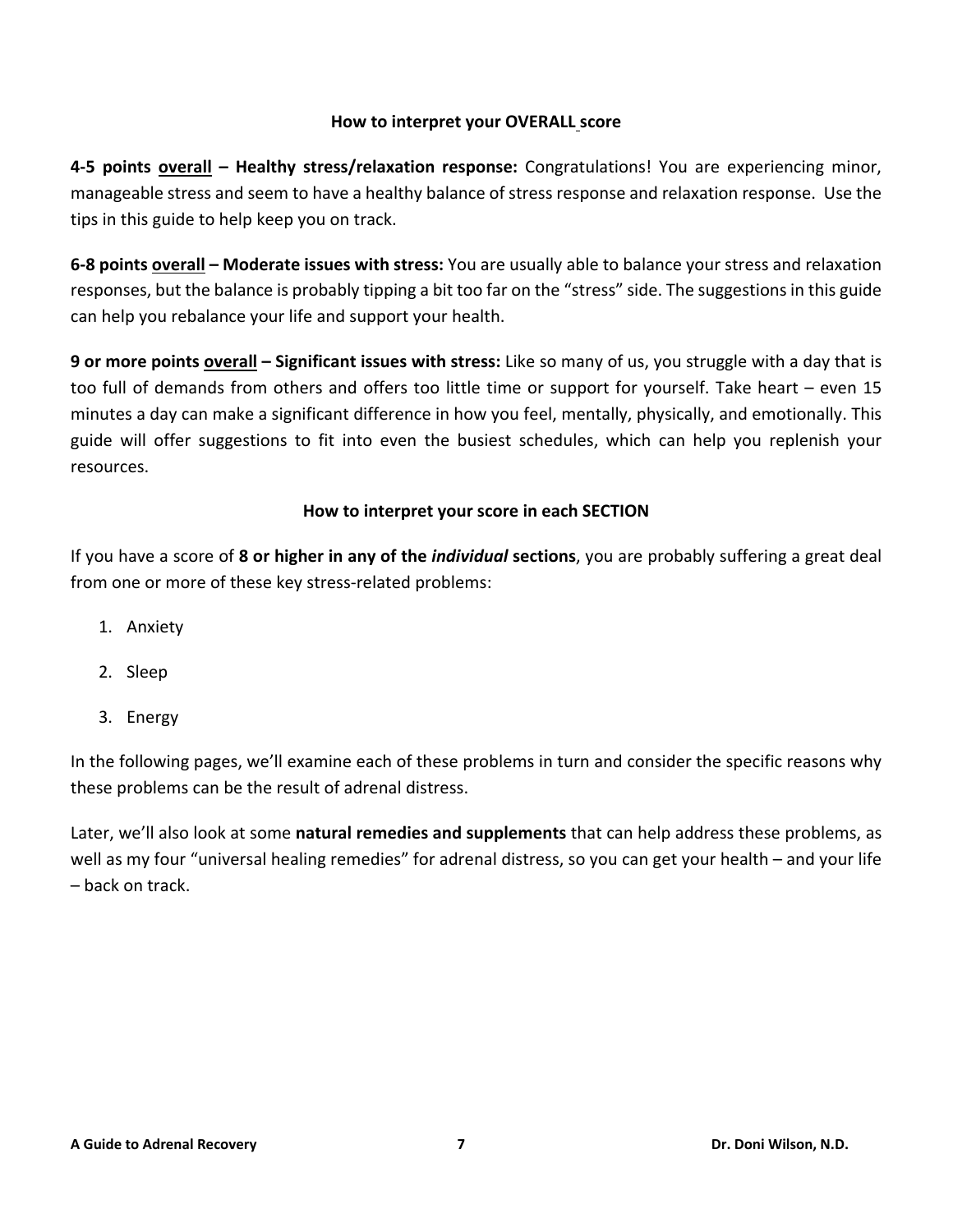## **ADRENAL DISTRESS PROBLEM 1: ANXIETY**

<span id="page-10-0"></span>The first of the three major symptoms of adrenal distress that we will look at is anxiety. When you are suffering from adrenal distress, you might feel worried all the time. You may feel nervous, even over little things. You might get panicky – or even experience full-blown panic attacks. Perhaps you feel irritable and easily "fly off the handle" at the slightest provocation. You might feel like you can never relax, compelled to stay busy all the time, because you are always thinking about what you "have to" do next.

#### <span id="page-10-1"></span>**WHY This Happens**

When you get caught up in a seemingly never-ending stream of stressors, your body never gets a chance to enter the relaxation and reset phase of its normal stress response. Trying to protect you from these seeming threats to your safety, your body will hold on to that stress and keep on producing stress hormones. This can affect the production of neurotransmitters, such as serotonin and GABA – causing levels to be either too high or too low – which has a profound effect on mood. Precisely *how* stress affects hormones and neurotransmitters variesfrom person to person, and is determined by both your genetics and your exposure to stress over your lifetime. The good news is we can perform tests to map your genetic profile, and then we can address genetic variations with nutrients and other forms of support (discussed later in this guide).

The only way to get your body "unstuck" isto rebalance your neurotransmitter levels and support your body to escape the stress response. Neurotransmitters can be categorized as calming or stimulating. To help with anxiety, we need to ensure that you have enough calming neurotransmitters and not too many stimulating. As your stress response calms (more about this in the next section), and as you provide nutrients to increase neurotransmitters when there is a deficiency or decrease those where levels are too high, you can give your body a clear signal that the stress is gone and it is time to recover – and relax.

## <span id="page-10-2"></span>**Natural SOLUTIONS**

Many natural supplements can be used to relieve symptoms of anxiety, whether caused by adrenal distress or something else. Below are some options you might wish to try. I carry many of these products in my online shop (just click the links if you want to read more about them).

**KINDLY NOTE:** Some of the products mentioned in this and the following two chapters **may not be available** at health food shops or from natural supplement suppliers, as the manufacturers require them to be sold only through a licensed health care provider. Check with your naturopathic doctor to see if they carry them, or you can always find them on my online shop at [https://www.drdonistore.com/.](https://www.drdonistore.com/) If you cannot find the product you need, please do not hesitate to contact me via the contact form on my website: <https://doctordoni.com/contact/>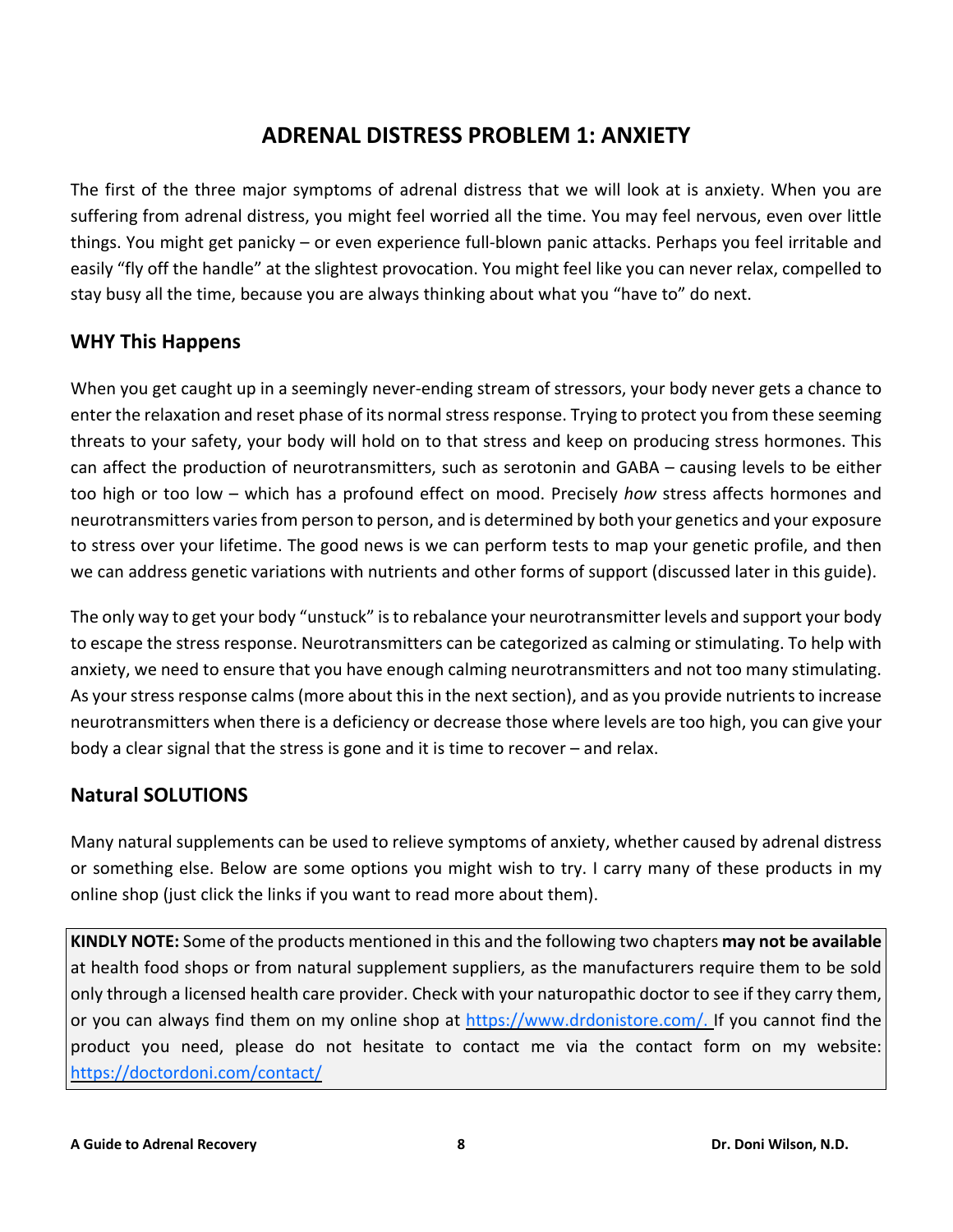- **[Magnesium](https://www.drdonistore.com/Magnesium-Plus-100-vegetarian-capsules_p_35.html)** is often depleted when we are exposed to high amounts of stress. Taking magnesium supplements, especially in the form of magnesium glycinate or threonate (versus citrate and oxide) can help calm your nervous system by aiding in processing adrenaline and relaxing your muscles. I often recommend a product called **[Magnesium](https://www.drdonistore.com/Magnesium-Plus-100-vegetarian-capsules_p_35.html) Plus**, which contains both magnesium and vitamin B6.
- **[Vitamin](https://www.drdonistore.com/Magnesium-Plus-100-vegetarian-capsules_p_35.html) B6** (also known as P5P in the active form) can also be calming because it helps your body to process (and reduce excess amounts of) adrenaline and to support serotonin levels. Again, I recommend the product **[Magnesium](https://www.drdonistore.com/Magnesium-Plus-100-vegetarian-capsules_p_35.html) Plus**, which contains both magnesium and vitamin B6.
- **[Theanine](https://www.drdonistore.com/Theanine-90-capsules_p_491.html)** supportslevels of GABA, <sup>a</sup> calming neurotransmitter in the body, helping with mood, focus, memory, and relaxation.
- **[GABA](https://www.drdonistore.com/GABA-T-SAP-60-capsules_p_808.html)** is <sup>a</sup> neurotransmitter that can be taken as <sup>a</sup> supplement. When you are healthy, it is not well absorbed into the nervous system, but when the blood-brain barrier is leaky (due to inflammation and stress), then GABA can be absorbed and help calm anxiety. Another way it can calm the nervous system is by interacting with bacteria in your digestive tract. It's best to try it and see how well it works for you. There are also supplements that **combine GABA with [theanine](https://www.drdonistore.com/GABA-T-SAP-60-capsules_p_808.html)** for greater effectiveness.
- **[5HTP](https://www.drdonistore.com/search.asp?keyword=5htp&search=)** (5-hydroxy tryptophan) is the precursor nutrient your body uses to make serotonin, <sup>a</sup> calming neurotransmitter that influences mood as well as sleep and motivation. *(NOTE: It is important to work with a naturopathic doctor when taking 5HTP, if you are also taking a psychotropic medication such as an SSRI or SNRI).*

These supplements can help **decrease inflammation and oxidative stress** in the nervous system:

- **[CoQ10](https://www.drdonistore.com/search.asp?keyword=CoQ10&search=)** is an anti-oxidant used to protect healthy cells, and to create energy inside the cells themselves.
- **[N-Acetyl](https://www.drdonistore.com/search.asp?keyword=N-Acetyl+Cysteine&search=) Cysteine (NAC)** is a precursor nutrient used in the body to make glutathione, one of our body's main anti-oxidants.
- **[Curcumin](https://www.drdonistore.com/Super-Bio-Curcumin-400mg-60-vegetarian-capsules_p_734.html)**, from the herb turmeric, is known to decrease inflammation, including in the nervous system, and to help with anxiety.

In addition to the above, there are many **herbs that are calming to the nervous system**, including:

• Chamomile (such as a tea)

#### **A Guide to Adrenal Recovery 9 Dr. Doni Wilson, N.D.**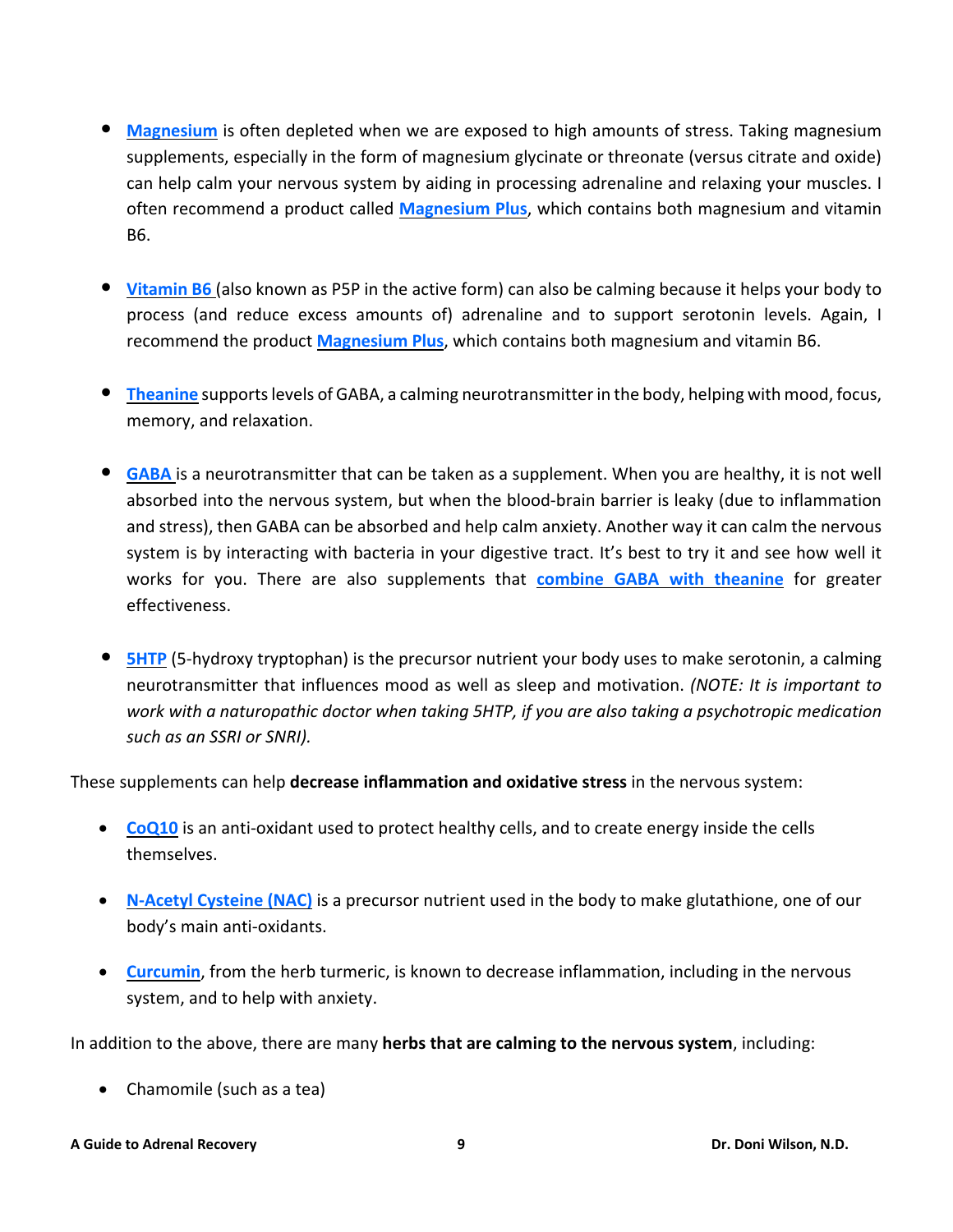- **[Lavender](https://www.drdonistore.com/Lavender-SAP-60-softgels_p_810.html)** (essential oil or **[capsule](https://www.drdonistore.com/Lavender-SAP-60-softgels_p_810.html) form**)
- **[Hops](https://www.drdonistore.com/Stress-Factors-60-vegetarian-capsules_p_224.html)** (or "humulus"), an ingredient in beer, is calming to the nervous system. It is often used in combination products *(see below).*
- **[Passion](https://www.drdonistore.com/Stress-Factors-60-vegetarian-capsules_p_224.html) flower** (or "passiflora") has a gentle calming effect on the nervous system. It is often used in combination products *(see below).*

**There are also several good combination formulas** that include the nutrients mentioned above, along with herbs. Some of my favorites are:

- **Stress [Factors:](https://www.drdonistore.com/Stress-Factors-60-vegetarian-capsules_p_224.html)** <sup>A</sup> vegetarian capsule containing Vitamin B6, Theanine, hops, passion flower, inositol, GABA and 5-HTP.
- **[Calm](https://www.drdonistore.com/Calm-G-90-capsules_p_217.html) G:** Contains Theanine, N-Acetyl Cysteine, CoQ10 and other ingredients, all of which have <sup>a</sup> calming effect on the nervous system by helping moderate over-stimulation of neurotransmitters.
- **Dr. Doni's Calming [Support:](https://www.drdonistore.com/Dr-Donis-CalmingSupport-90-capsules_p_980.html)** Contains niacin (B3), B6, B5, GABA and glycine all of which help your body process stress and support the calming part of your nervous system.
- **Dr. Doni's Stress [support:](https://www.drdonistore.com/Dr-Donis-Stress-Support-90-capsules_p_981.html)** Contains vitamin C, B1, B2, B5, B6, B12, magnesium and theanine to support your body to break down adrenaline and move it out of your body, and to calm your nervous system overall.



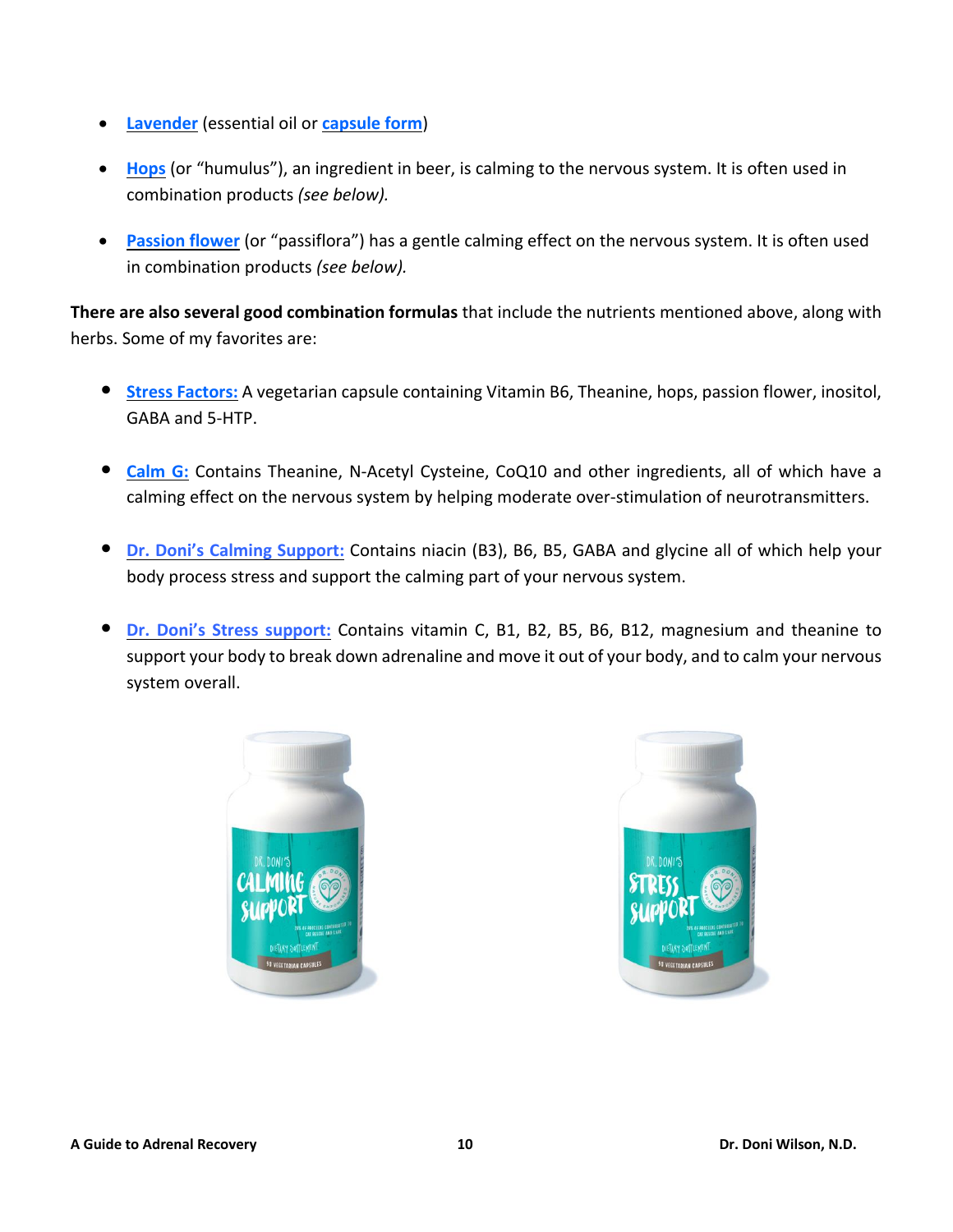## **ADRENAL DISTRESS PROBLEM 2: SLEEP**

<span id="page-13-0"></span>Poor or irregular sleep is one of the most troublesome symptoms – and most obvious indicators – of adrenal distress. You might have difficulty falling asleep at night, or you might find yourself waking up during the night. Once awake, you might have a hard time getting back to sleep. Alternatively, you might be waking up too early in the morning. Any of these things can leave you feeling tired upon waking in the morning.

## <span id="page-13-1"></span>**WHY This Happens**

Generally speaking, optimal cortisol levels should be highest in the morning when you wake, to give you energy to face the day. Then, these gradually reduce as the day progresses, until they reach their lowest point at bedtime, so you can fall asleep more easily. But if your cortisol levels are too low in the morning, you are likely to feel low in energy throughout the day. Conversely, if your cortisol OR adrenal levels are too high at night, you will have difficulty "switching off". We can measure your cortisol levels in blood, saliva, or urine to find out exactly what's happening in your body at this point in time (more about that below).

To understand the reason why your stress hormone levels might be high at night, we need to go back to what we discussed in the introduction to this book. Throughout the day, your body constantly responds and adapts to stresses in your environment. If stressors are too strong, too frequent, or even constant, your cortisol and/or adrenaline levels may "get stuck", i.e. remain at elevated levels for a prolonged period of time. Sometimes, these levels will still be elevated just when your body needs them to be at their *lowest –* at bedtime. If your stress hormones are too high at night, sleep problems are inevitable.

Eventually, **melatonin** levels may also become depleted. Melatonin is the hormone that reaches its highest levels after 10 PM and supports sleep, as well as the repair processes that occur during sleep. Stress and exposure to light at night both decrease the production of melatonin.

## <span id="page-13-2"></span>**Natural SOLUTIONS**

If you suffer from insomnia or disrupted sleep, I urge you not to be tempted to use sedatives or alcohol as "sleep aids". In the long term, these will only make your problems worse, and possibly cause other health issues. If you feel you would like to try some sort of supplement to help with your sleep issues, I recommend trying some natural supplements that can help rebalance your stress hormones, to help you fall asleep naturally.

There are many nutrients and herbs that can help **decrease cortisol,** such as:

• **[Phosphatidyl](https://www.drdonistore.com/Calm-CP-60-capsules_p_215.html) Serine** and **[Banaba](https://www.drdonistore.com/Calm-CP-60-capsules_p_215.html) leaf,** which can be found in <sup>a</sup> combination product called **[Calm](https://www.drdonistore.com/Calm-CP-60-capsules_p_215.html) CP**.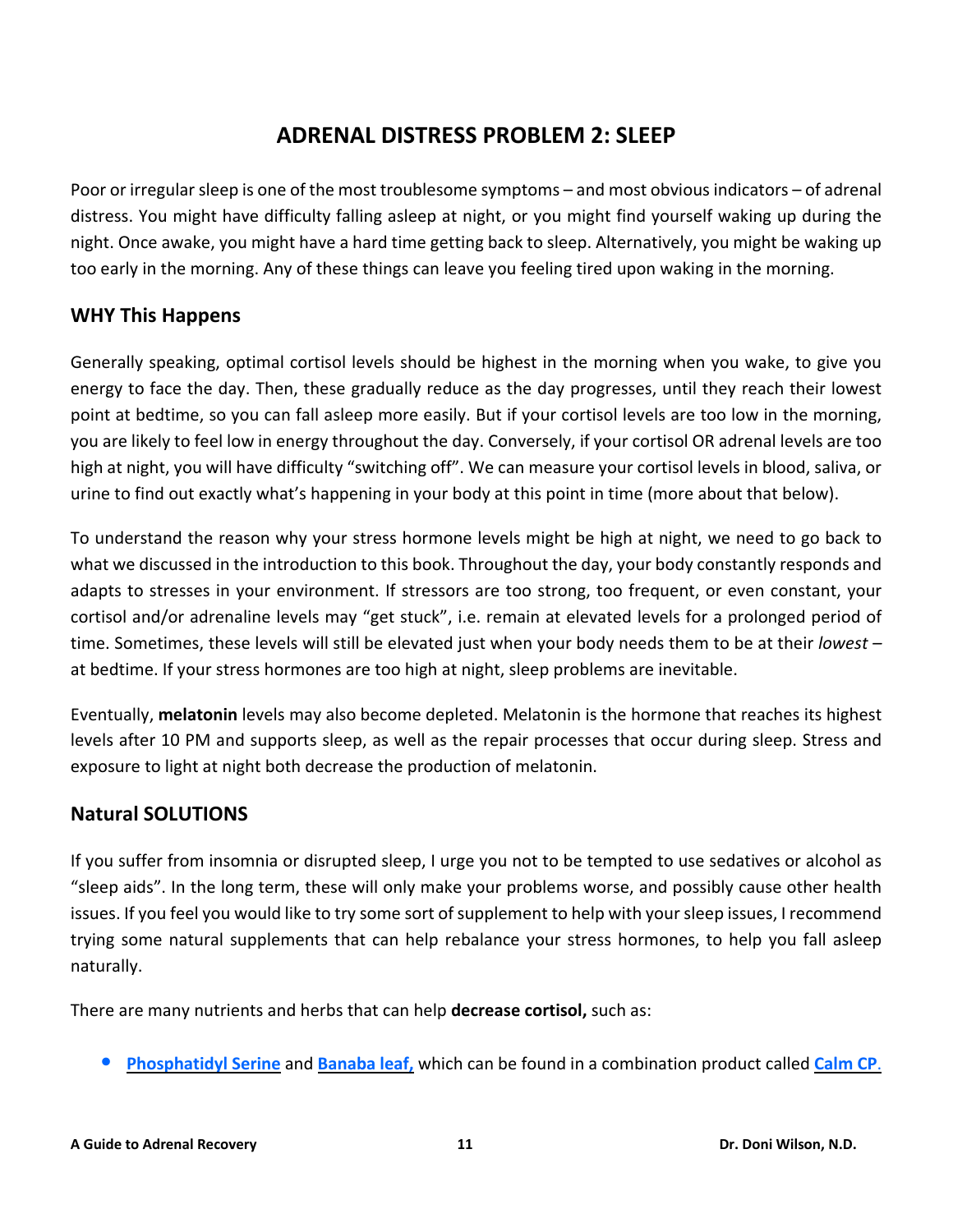• **[Magnolia](https://www.drdonistore.com/Seditol-Plus-30-vegetarian-capsules_p_759.html) root** and **[Ziziphus,](https://www.drdonistore.com/Seditol-Plus-30-vegetarian-capsules_p_759.html)** which can be found in <sup>a</sup> combination product called **[SeditolPlus.](https://www.drdonistore.com/Seditol-Plus-30-vegetarian-capsules_p_759.html)**

In addition to the nutrients and herbs listed in the "anxiety" section of this guide, here are some herbs to help **lower adrenaline levels** and **help with sleep**:

- Valerian root
- California poppy
- Lemon Balm

It helps to ensure your bedroom is dark, so that your body gets the signal to produce adequate **melatonin**. You may also need to use blue-light blocking glasses and filters on your electronic devices, if you are exposed to lights after 10 pm.

If you want to find out whether melatonin is an issue for you, melatonin levels can be tested in saliva or urine. If the test shows that your levels are low, you can support the production of melatonin with 5HTP, vitamin B5, and B6, or alternatively by taking a supplement that actually contains melatonin.

There are a number of products available that combine nutrients, herbs, and melatonin, which can create an overall calming effect of your mind and body, so you can sleep more easily.

- **[Kavinace](https://www.drdonistore.com/Kavinace-Ultra-PM-30-capsules_p_212.html) Ultra PM:** Includes phenylbutyric acid, <sup>a</sup> precursor of GABA, 5HTP, and melatonin, to help calm your mind and promote sleep.
- **[SleepAide:](https://www.drdonistore.com/Sleep-Aide-60-capsules_p_770.html)** Contains several calming herbs (including valerian and California poppy), as well as theanine and melatonin.
- **Dr. Doni's Sleep [Support:](https://www.drdonistore.com/Dr-Donis-Sleep-Support-60-capsules_p_979.html)** Contains vitamin B6, chamomile, valerian, passion flower, lemon balm, GABA, theanine, 5HTP and melatonin, all to help calm your nervous system and help you to sleep better so you can recover from stress and heal your adrenal glands.



There are many other "no cost" ways to improve your sleep, all of which involve simple changes to your lifestyle and daily routine. We'll look at these later in this guide when I discuss my four "universal healing remedies" for adrenal distress.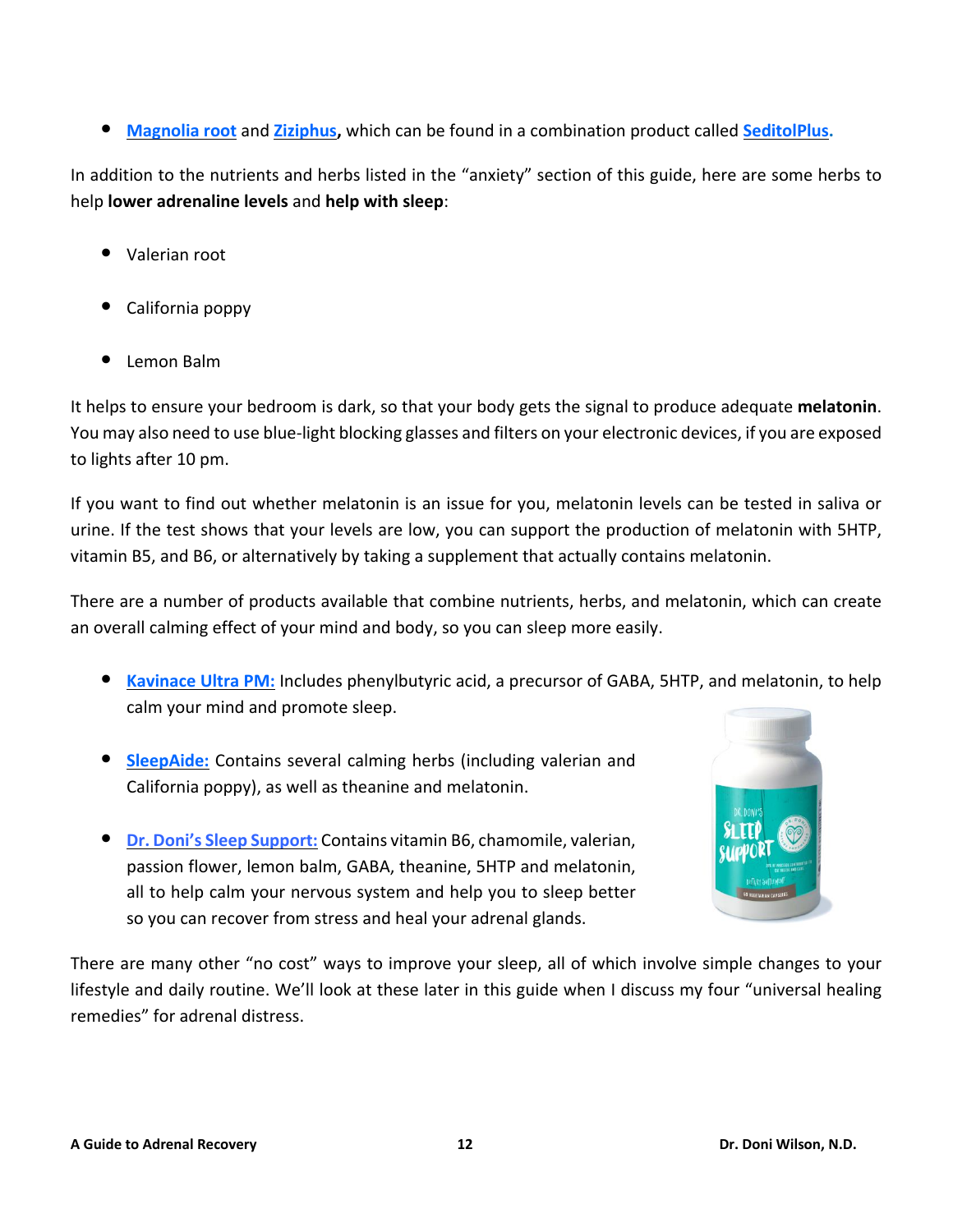## **ADRENAL DISTRESS PROBLEM 3: ENERGY**

<span id="page-15-0"></span>Low energy is another common symptom – and indicator – of adrenal distress. When your adrenals function poorly, you feel exhausted and fatigued all the time. You don't feel like getting out of bed in the morning, and you probably struggle throughout the day. You might find yourself at work wishing you could just take a nap during the day.

Energy issues can also impair mental functions. You might find yourself unable to concentrate, or that you cannot remember things the way you used to. Some people with adrenal distress describe these frustrating experiences as "brain fog".

## <span id="page-15-1"></span>**WHY This Happens**

You'll probably think I sound like a broken record by now, but it really is all down to stress. At some point – and this part varies for each person – your adrenal glands will become depleted, unable to produce even enough cortisol and adrenaline to support you through daily activities. In a nutshell, cortisol and adrenaline are stimulating hormones. They wake you up. They give you energy. So, if you don't have enough of them, you feel tired. It really is that simple.

I should point out that stress-related dysfunction of adrenal and cortisol is **different from Addison's disease and Cushing Syndrome,** which is when your adrenals have *stopped working* altogether. When a patient is diagnosed with Addison's disease, the only option is cortisol replacement therapy. But with adrenal distress, your adrenal glands *can* recover. They just need a chance to recover from all the stress, with the support of natural supplements.

#### <span id="page-15-2"></span>**Natural SOLUTIONS**

As tired as you might be, before jumping in to support your energy levels, be sure that you have enough calming support around first. So even if you scored highest on problem 3, I encourage you to check in with yourself and see if you need some calming as well. Often when cortisol and/or adrenaline are depleted, we are also depleted in the calming neurotransmitters. It is going to work out better if you first get started with calming your nervous system, and then add in support for your energy and adrenal function.

There are many nutrients, herbs, and/or glandulars (for temporary use only) we can use to help the adrenal glands recover and start working effectively again:

• **Vitamins and amino acids:** Vitamin C, <sup>B</sup> vitamins (especially pantothenic acid), and magnesium all help. Tyrosine is the precursor nutrient to make more adrenaline. All these vitamins are used by the adrenal glands to make cortisol and adrenaline.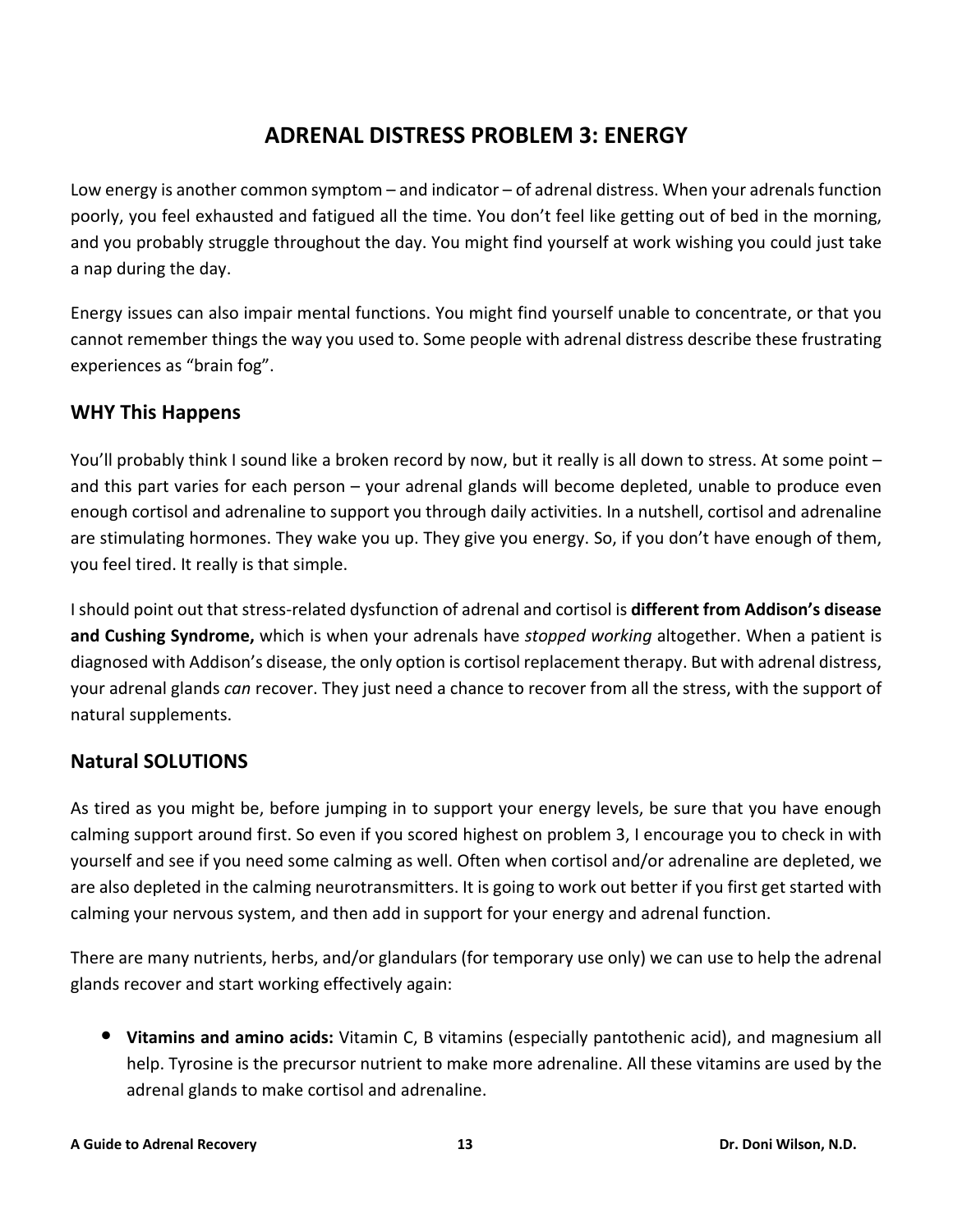• **Adaptogenic herbs**: Such as rhodiola, Siberian ginseng, licorice, holy basil, Schizandra berry, ashwaganda, and mushroom extracts (Reishi and Cordyceps, for example). Adaptogens support the adrenal glands to make more adrenaline and cortisol, so they can rebalance your body's stress response. **NOTE that if you have high blood pressure,** it is important that you are under the care of a physician and that you monitor your blood pressure while taking any of these herbs. Licorice in particular can increase blood pressure levels.

You can choose to use these products individually, or you might wish to try products that contain a **combination of these nutrients and herbs.** Here are a few I recommend to my own patients:

- **Adrenal [Response:](https://www.drdonistore.com/Adrenal-Response-Complete-Care-90-tabs_p_418.html)** A combination of vitamin C, pantothenate, magnesium, ashwagandha, L-serine, rhodiola extract, holy basil (tulsi) leaf, Cordyceps mushroom mycelia, Reishi mushroom, organic astragulus root, Schizandra, and other active ingredients.
- **[AdreneVive:](https://www.drdonistore.com/AdreneVive-60-capsules_p_274.html)** A combination of ashwagandha root extract, skullcap root extract, Siberian ginseng, rhodiola, L-theanine, and phosphatidylserine.
- **Adrenal SAP [licorice-free:](https://www.drdonistore.com/Adrenal-SAP-Licorice-free-90-capsules_p_801.html)** A combination of vitamins C, B6 and B5, plus magnesium, zinc, ashwagandha, holy basil (tulsi), Panax ginseng, Siberian ginseng, Schizandra, and astralagus.
- **Dr. Doni's Adrenal [Support:](https://www.drdonistore.com/Dr-Donis-Adrenal-Support-90-capsules_p_978.html)** A combination of vitamin C, B5 (pantothenic acid), B2, B6, eleutherococcus (Siberian ginseng), Panax ginseng, ashwagandha, rhodiola, tyrosine, and licorice (glycyrrhiza). All these ingredients support the adrenal glands to heal from adrenal distress, and to make more cortisol and adrenaline.



In addition to the above, getting proper rest, having regular meals, and other things that attend to your selfcare will help as well. We will look more at these when we discuss my "four universal healing remedies" later in this guide.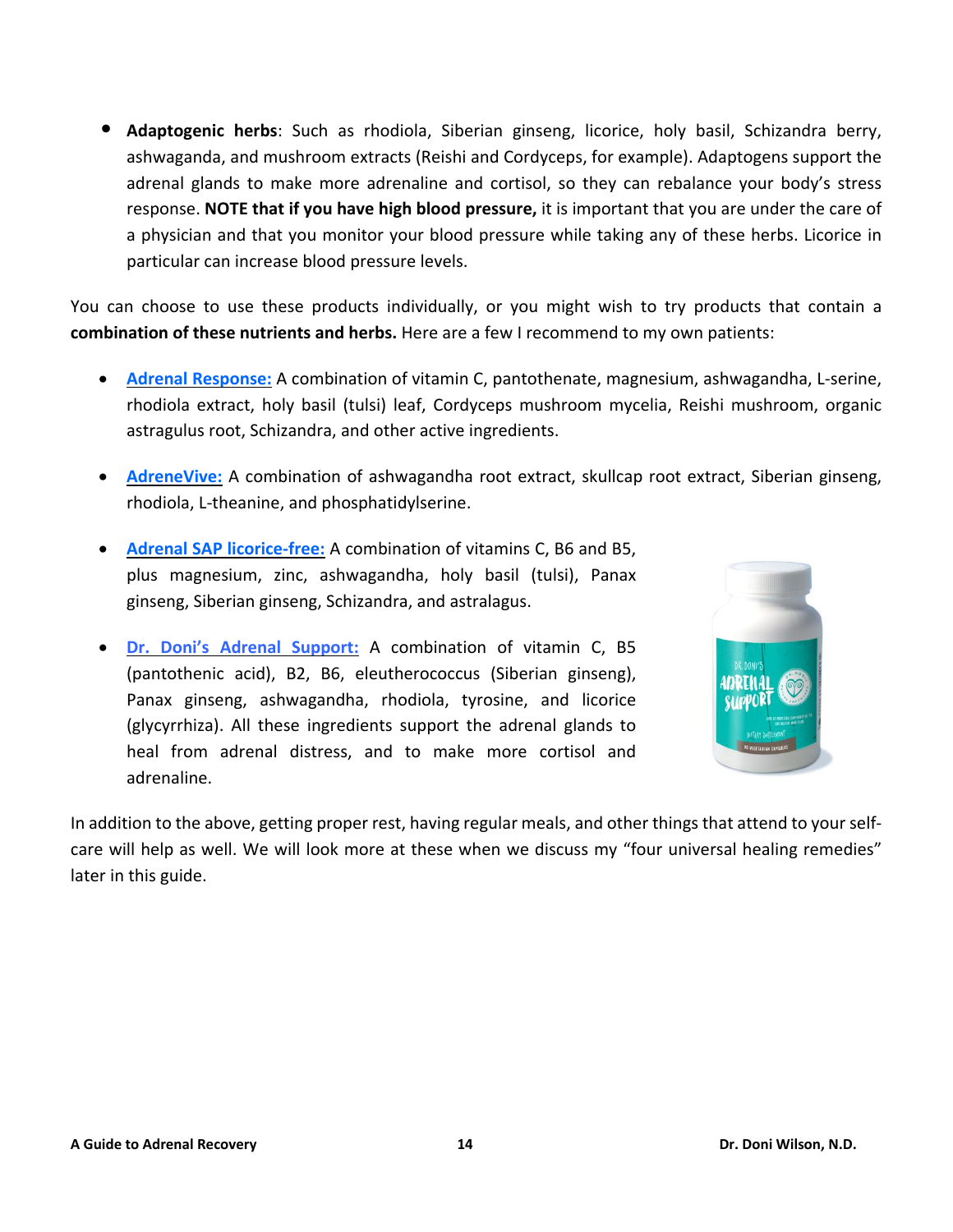## **FOUR "UNIVERSAL" HEALING REMEDIES FOR ADRENAL DISTRESS**

<span id="page-17-0"></span>Regardless of any other remedies you may decide to use to address your specific adrenal distress situation, I believe everyone can benefit from implementing what I call the four "universal" healing strategies for adrenal distress, which can be remembered by the acronym "**CARE**":

## **C = CLEAN EATING**

## **A = ADEQUATE SLEEP**

## **R = REDUCE STRESS**

#### **E = EXERCISE**

The simple strategies in this **CARE** formula can help you recover from adrenal distress, and prevent it from recurring in the future.

In the next few pages, we'll look at each of these in turn.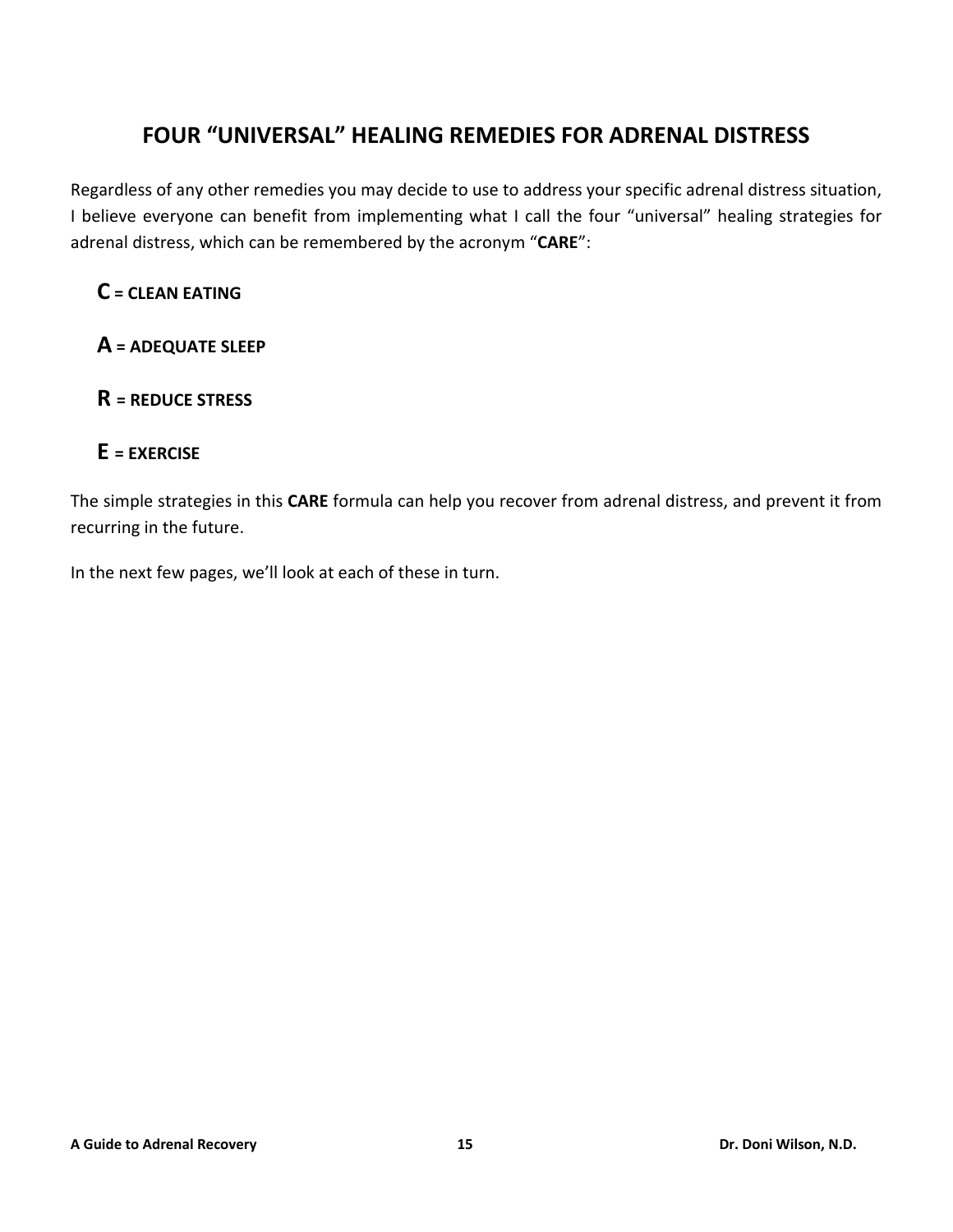## **UNIVERSAL HEALING REMEDY #1: CLEAN EATING**

<span id="page-18-0"></span>"Clean eating" refers to eating in ways that are **least stressful** and **most supportive** of your adrenals, and indeed your entire body. It is not just about WHAT you eat, but also about HOW and WHEN you eat. The most effective, clinically proven approach to clean eating is to nourish yourself with **four to six small "halfmeals" spread evenly throughout each day**. Ideally, each of these small meals should contain a balance of:

- Proteins (30-40%)
- Carbohydrates (30-40% *or less*)
- Healthy fats (20-30% *or more*).

**SIDE NOTE:** If you're unsure how to achieve this balance, in my **Stress Remedy [Programs](https://doctordoni.com/dr-donis-stress-remedy-programs-7-day-and-21-day/)** I offer meal plans outlining how to fit 4-6 half-meals easily into your day (and still have a life!). You can check out the  $\frac{7 \text{ - day}}{2}$ and 21-day [options](https://doctordoni.com/dr-donis-stress-remedy-programs-7-day-and-21-day/) on my website.

**It is also important to eliminate reactive foods that** *trigger* **your stress response.** Reactive foods cause unhealthy inflammation in your body. You may not experience an obvious allergic reaction or sensitivity to them, but these foods can quickly sap your energy and degrade your health. Food sensitivities occur due to an unhealthy intestinal lining caused by stress, a condition called **leaky gut**, which can heal once you eliminate the harmful foods from your diet and start taking supplements to heal leaky gut, while optimizing your stress response.

For those suffering from chronic conditions, or those who wish to know exactly which foods cause a reaction in their bodies, I recommend doing an **IgA and IgG delayed food sensitivity panel**. This panel will check for both IgG and IgA antibodies to 96 of the most common foods, including gluten and dairy products. It is a blood test completed with a finger prick, which you can do at home. It can tell you exactly which foods are causing stress in your body, so you know which foods to avoid. You can do these tests through your naturopathic doctor. You can also **order the [home](https://www.drdonistore.com/search.asp?keyword=food+sensitivity+test&search=) tests** (with or without a consultation) **from my [online](https://www.drdonistore.com/search.asp?keyword=food+sensitivity+test&search=) [shop](https://www.drdonistore.com/search.asp?keyword=food+sensitivity+test&search=)**.

If you are unable to complete a food sensitivity panel (or you have ordered the tests, but don't yet have your results), you could choose to **follow an elimination diet** and avoid the foods most likely to increase stress in your body. For patients suffering from adrenal stress (or anyone living a stressful lifestyle), it is best to avoid the following five foods: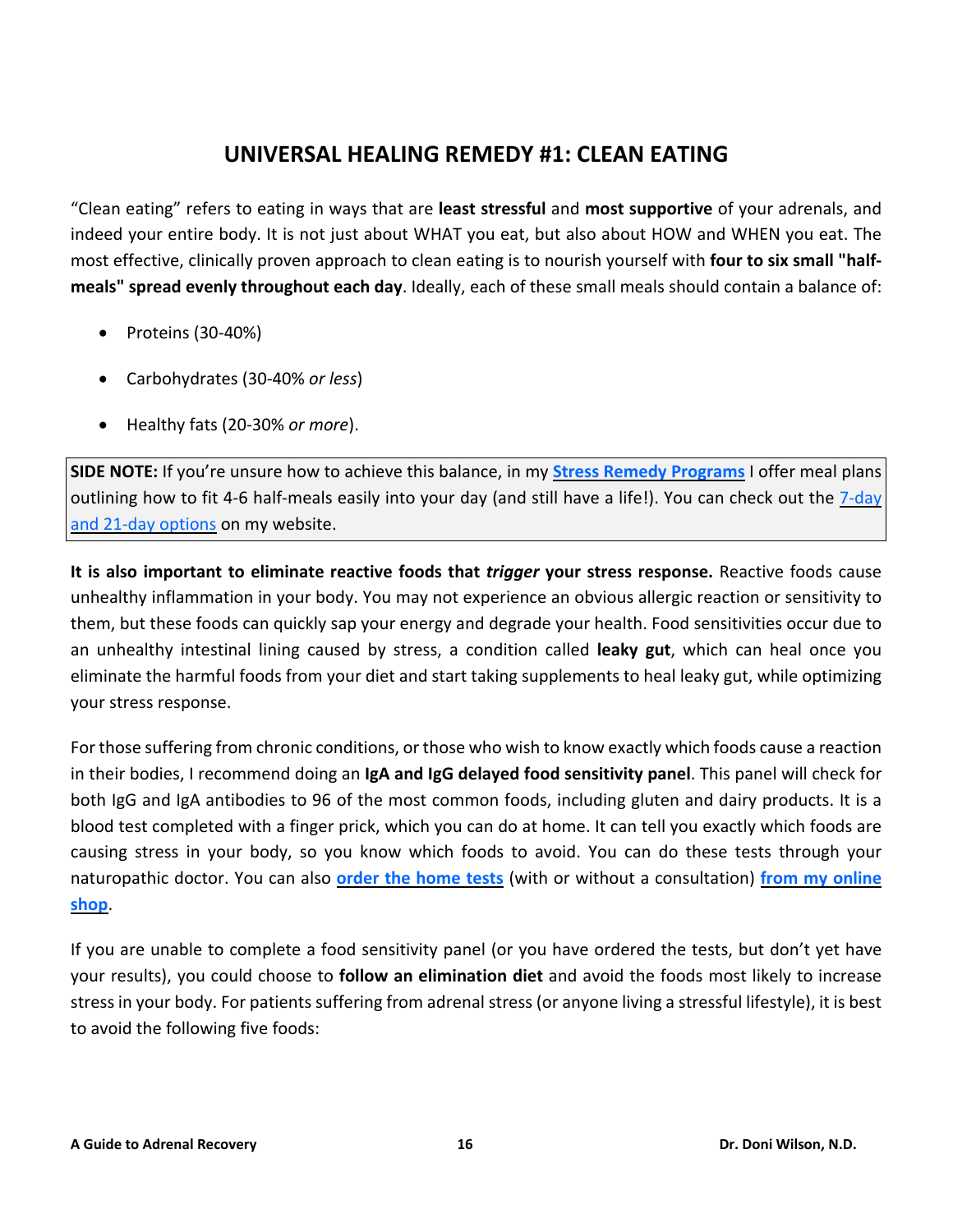- 1. Gluten
- 2. Dairy
- 3. Processed sugar
- 4. Eggs
- 5. Soy

By eliminating these foods for a period of time (perhaps 6-8 weeks, or even up to a year), you allow your body to reset itself and heal your intestinal lining. You may be able to enjoy these foods again (in moderation) once you've rebalanced your stress response.

#### <span id="page-19-0"></span>**Healing Leaky Gut**

If you have been diagnosed with leaky gut, adopting a "clean eating" regime might require some additional help to support your efforts. Here are some suggested products I have developed:

#### **Dr. Doni's Leaky Gut [Support](https://www.drdonistore.com/Dr-Donis-Leaky-Gut-Support-56-oz_p_681.html)**

Because so many of my patients come to me with leaky gut issues, I developed this bespoke product, which is a combination of deglycerized licorice (that doesn't affect blood pressure), glutamine, arabinogalactan (an extract from the North American larch tree), and aloe vera leaf.



#### **Dr. Doni's Enzyme [Support](https://www.drdonistore.com/-Dr-Donis-Enzyme-Support-90-capsules_p_977.html)**

Because supporting digestion of food is essential for healing leaky gut, I created this product containing plant-based pancreatic enzymes to help your body digest carbohydrates, proteins and fats. This helps resolve digestive problems, heal leaky gut, and reduces your body's negative reaction to certain foods.

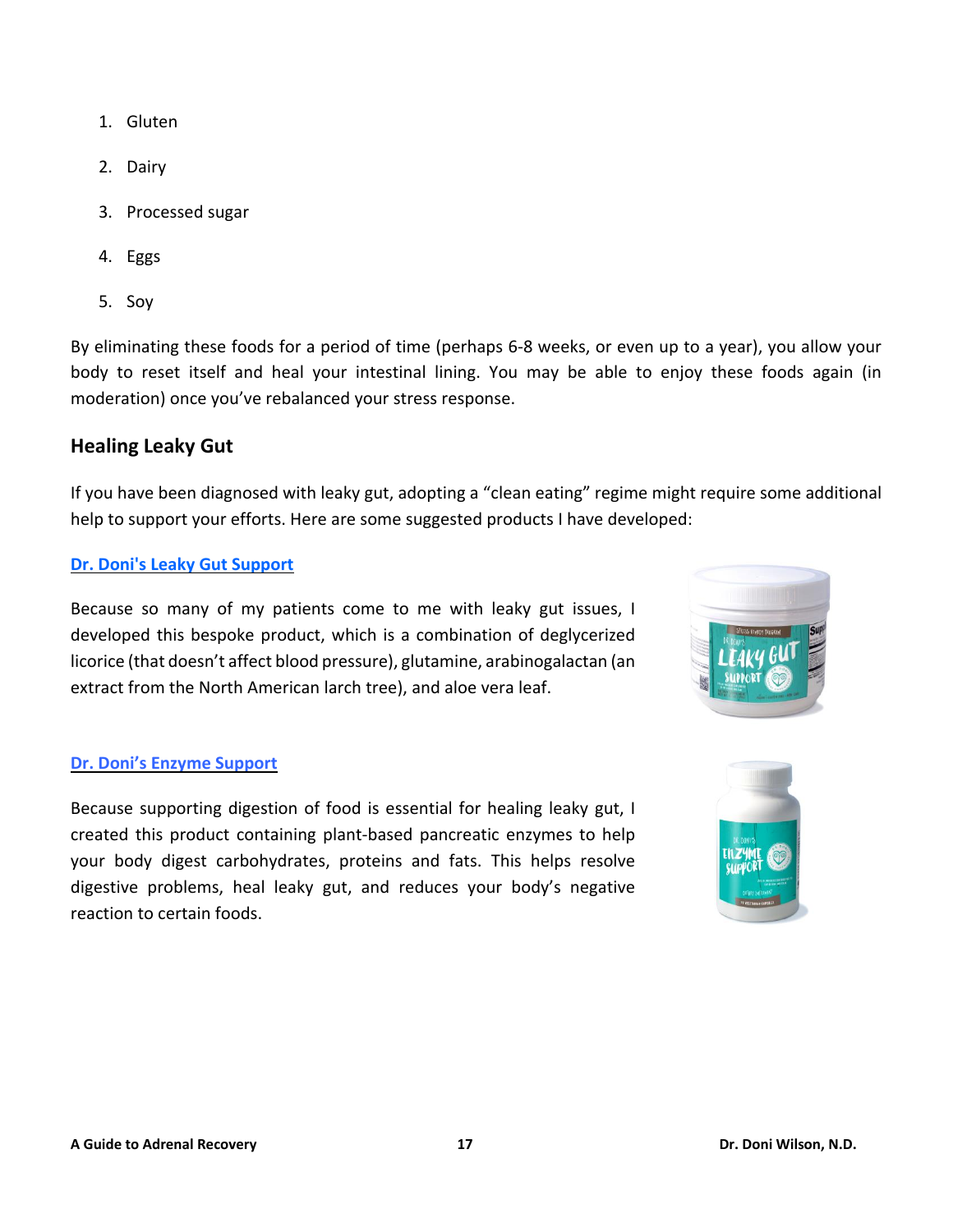#### **21-day Stress Remedy [Program](https://www.drdonistore.com/The-Stress-Remedy-21-Day-Program_p_225.html)**

This program includes my Enzyme Support, Leaky Gut Support, as well as my Stress Remedy Pea Protein shake, a detailed guidebook, recipes, shopping list, daily email tips and access to my private Facebook group.



For patients who are really struggling with digestive issues, or who prefer professional support, I also offer a **6-month [naturopathic](https://doctordoni.com/pdfs/Dr-Doni-Wilson_Leaky-Gut-and-Digestive-Solutions-Package.pdf) Leaky Gut and Digestive Solutions Package**, which include the food sensitivity panel, consultations, a 10% discount on all supplements, and many other benefits. If you feel you need this level of support, you can **learn [more](https://doctordoni.com/pdfs/Dr-Doni-Wilson_Leaky-Gut-and-Digestive-Solutions-Package.pdf) here**.

**If you're not sure whether you have leaky gut,** or you are simply curious to learn more about it, you can find a wealth of information about it in my **15-part blog series on leaky gut** at [https://doctordoni.com/tag/leaky-gut-series/.](https://doctordoni.com/tag/leaky-gut-series/)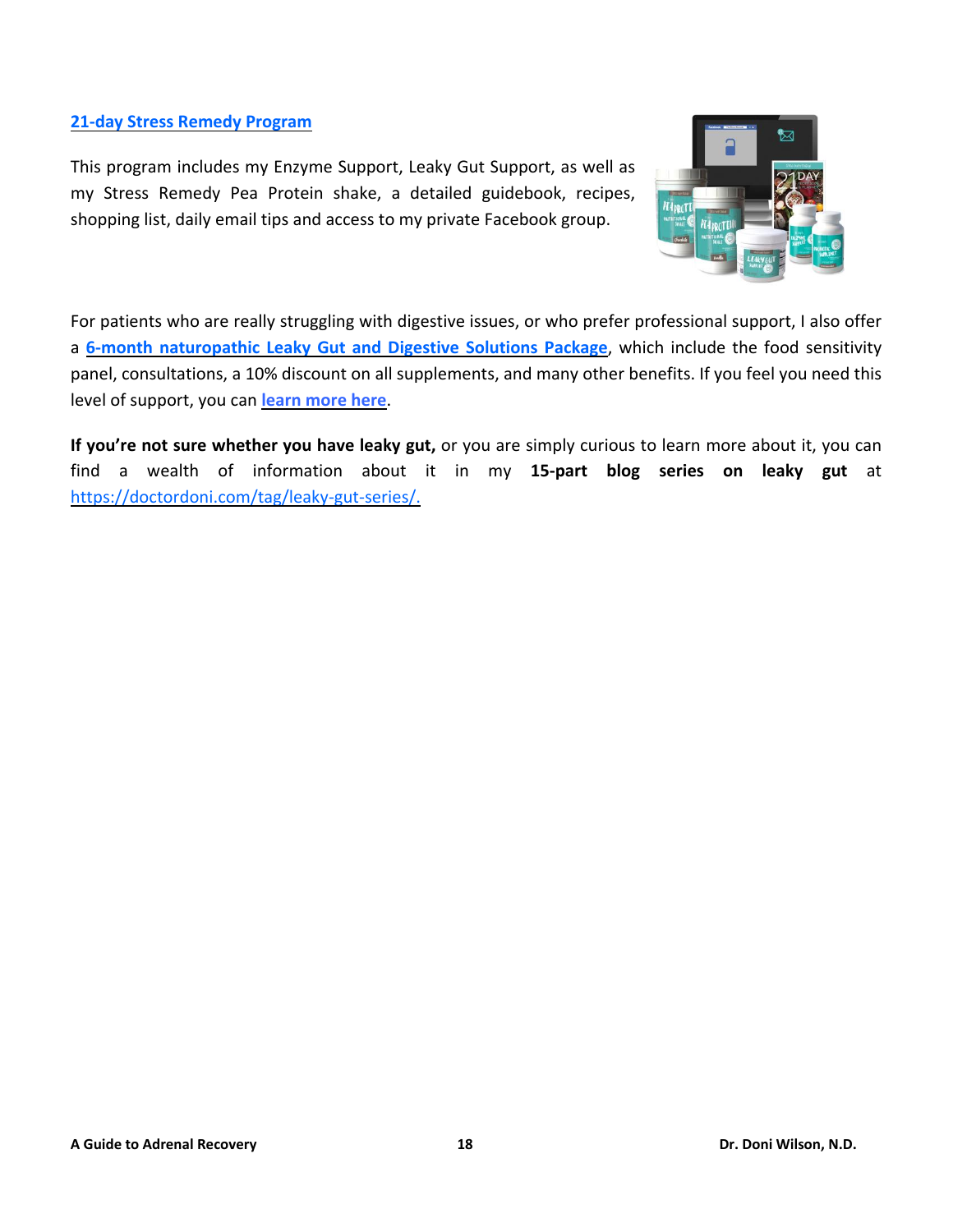## **UNIVERSAL HEALING REMEDY #2: ADEQUATE SLEEP**

<span id="page-21-0"></span>We all need sleep – even more so when we're facing adrenal distress. Without adequate sleep (between 7.5 and 9 hours every night), your body and mind won't be able to handle even small stressors without malfunctioning, and it will find it difficult to defend itself against illness and chronic health conditions. In fact, long-term sleeplessness and chronic exhaustion can cause a host of serious health issues including **heart disease, neurological disorders,** and **unwanted weight gain.**

Unfortunately, it's easy to feel caught in a "Catch 22" situation here. Sleep is a "universal remedy" for adrenal distress, but poor sleep is also CAUSED by adrenal distress! So, what exactly CAN you do to restore sleep when your adrenals are functioning poorly, so they can start to rebalance themselves?

First, you need to **create a routine** that allows you to send a clear message to your mind and body that it is time to relax and sleep. Elements of that routine are as follows:

- Try to go to bed around the same time every night (and get up around the same time every morning)**.**
- Turn off all electronic devices 1-2 hours before bed. This includes TVs, computers, tablets and smartphones. I know it might seem hard, but the electrical fields from these devices can make it difficult for your brain to "power down" for the night.
- Make sure your bedroom is DARK. Darkness stimulates melatonin production. Melatonin is one of your body's natural sedatives.
- Make sure your bedroom is QUIET.
- Don't drink water within <sup>1</sup> to <sup>2</sup> hours of bedtime, so you aren't woken up in the night with trips to the bathroom.
- Don't eat sugar within <sup>1</sup> to <sup>2</sup> hours of bedtime, as it could cause your blood sugar levels to spike and then drop, waking you up.

I also recommend getting 15-30 minutes of exercise 3-5 times a week (see the section on exercise later in this book) and making sure your body is properly hydrated throughout the day. Dehydration actually *aggravates* your stress response. A good rule of thumb is to ensure you **drink half your body weight in ounces of water per day** (but make sure you don't drink too close to bedtime, as mentioned above).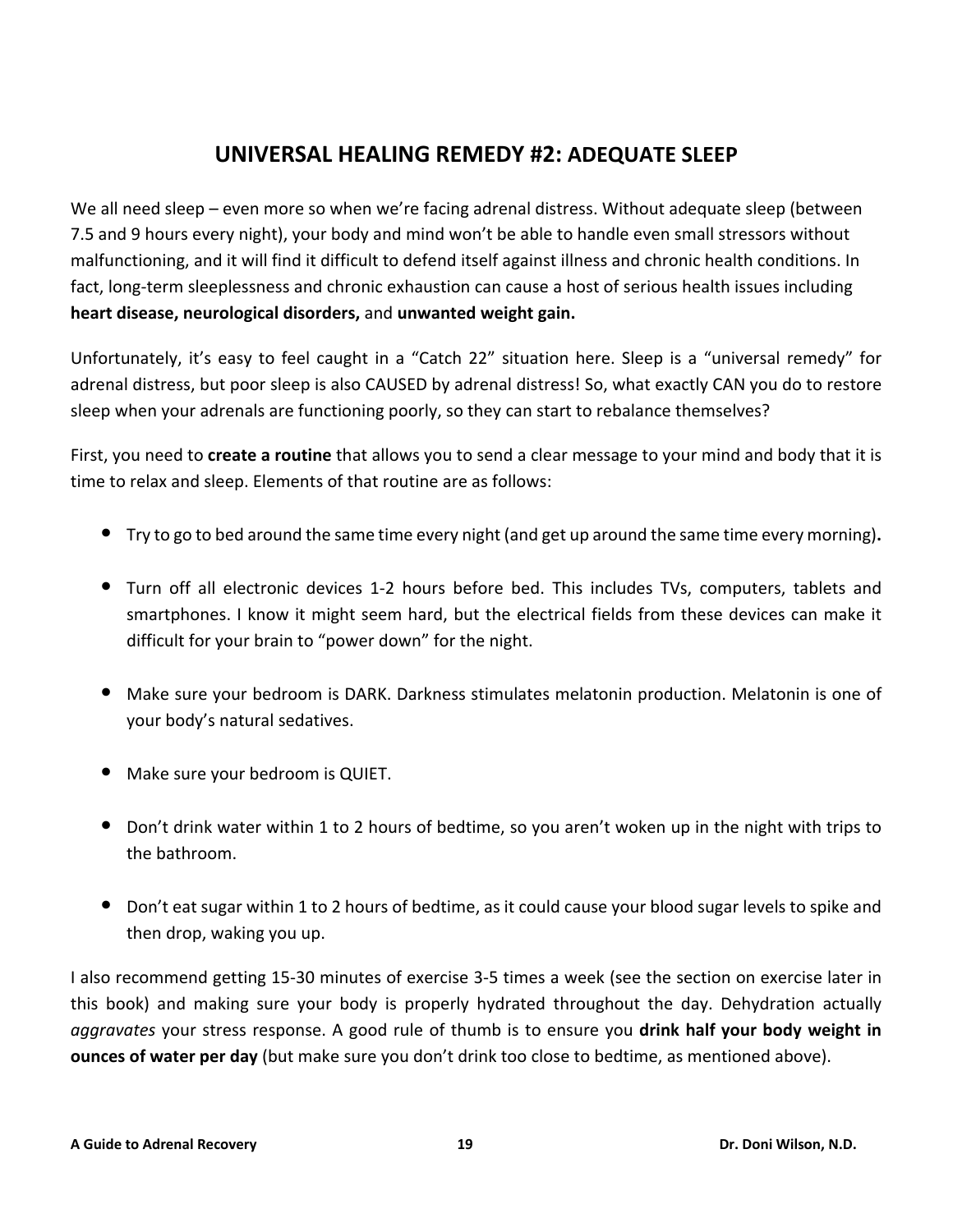If you have a lot on your mind, you might also wish to spend 15-30 minutes journaling before bed. This can help you release pent-up worries and get organized for the next day.

If, after all these strategies, you still struggle to get a good night's rest, a visit to your naturopathic doctor or integrative practitioner is a must. Sleep is such a common (and serious) health issue that I offer a special **"Natural Sleep [Solutions"](https://doctordoni.com/pdfs/Dr-Doni-Wilson_Natural-Sleep-Solutions-Package.pdf)** package to help my patients rebalance and restore their sleep patterns. If you're curious, you can **read about this [package](https://doctordoni.com/pdfs/Dr-Doni-Wilson_Natural-Sleep-Solutions-Package.pdf) on my website**.

I have also written a book JUST about sleep called *[INSOMNIA:](https://doctordoni.com/books/insomnia-a-natural-guide-to-better-sleep/) A Natural Guide to Better Sleep.*

However you choose to address your adrenal distress issues, please take sleep very seriously. **Getting enough good quality sleep is the MOST important thing you can do to rebalance your stress response.**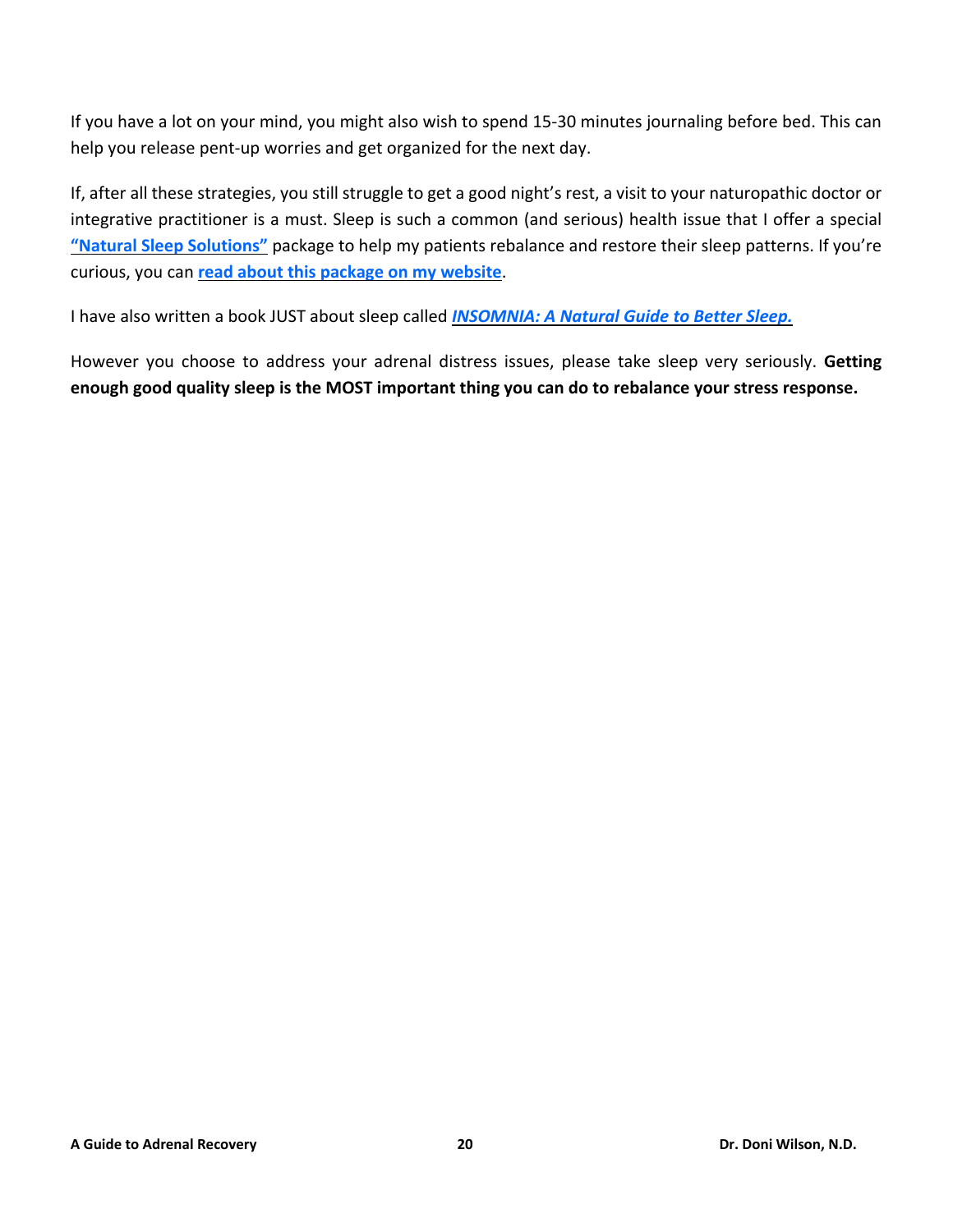## **UNIVERSAL HEALING REMEDY #3: REDUCE STRESS**

<span id="page-23-0"></span>As we've discussed, **stress** can lead to adrenal distress, which in turn can lead to other troublesome health concerns. A plethora of research has determined that elevated stress levels have a direct impact on depression and anxiety, as they disrupt the balance of your neurotransmitters, the bio-chemicals that determine mood. Once you get stuck in this vicious stress cycle, sleep, energy, and mental focus will also inevitably suffer.

That's why one of the best things you can do to help restore balance to your adrenals is to REDUCE STRESS in your life. If you are very stressed right now, you might think, "That's easier said than done, Dr. Doni!" But I assure you that there are many simple, no-cost ways to introduce stress-reducing habits into your life, which can help restore your adrenal balance and overall wellness.

#### **My top five stress-busting strategies are:**

- 1. Connecting with self
- 2. Connecting with others
- 3. Enjoying nature
- 4. Experiencing emotion
- 5. Curling up with a good book and some chocolate!

#### <span id="page-23-1"></span>**Connect with Self**

In our modern "go-go-go" world, it's so easy to allow work or other obligations to become the main priority in our lives. Unfortunately, this can come at a great cost: we can end up feeling disconnected from *ourselves.* You might never have considered this before, but **feelings of disconnection from self is one of the greatest** *stressors* **we humans can possibly experience.**

For this reason, one of the most healing things you can do for yourself is to **develop a habit** of making time to reconnect with yourself. Some excellent ways to do this include **yoga, meditation, and massage therapy.**

<span id="page-23-3"></span><span id="page-23-2"></span>Many studies have shown that such practices can help reduce stress, improve sleep quality, and help stabilize your heart rate. In some studies,**[1,](#page-33-1) [2](#page-33-2)** people have reported their stress significantly decreased and their mood improved after they participated in regular yoga classes. Other studies**[3,](#page-33-3) [4](#page-33-4)** have shown that daily mindfulness practices, such as meditation, help reset the stress response, decrease cortisol levels, and can actually change how your genes respond to stress. Massage**[5](#page-33-5)** can rebalance your stress response by decreasing cortisol, while increasing serotonin and dopamine. Serotonin is a neurotransmitter that helps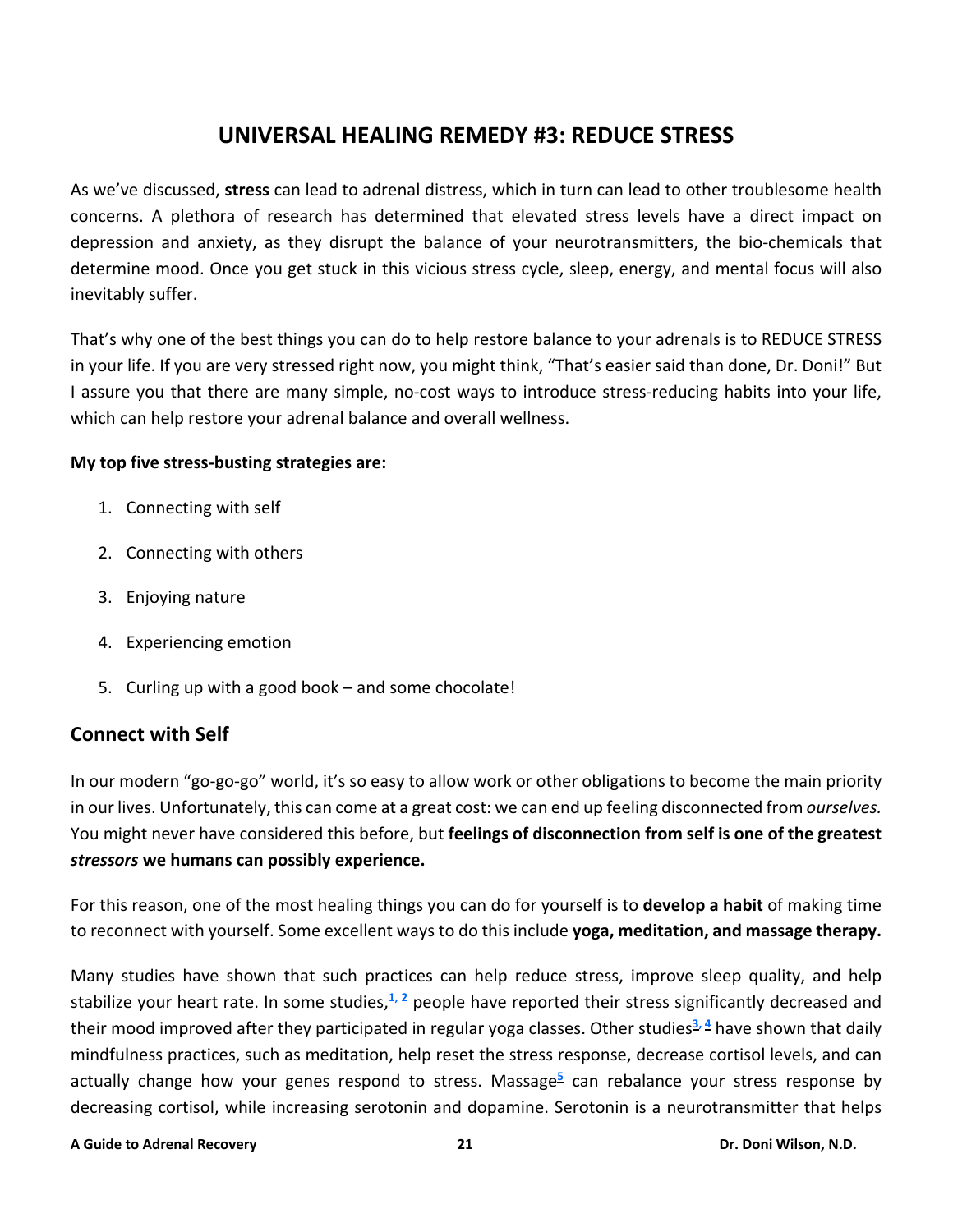create serenity, optimism, and self-confidence, while dopamine is associated with motivation, excitement, and pleasure.

### <span id="page-24-0"></span>**Connect with Others**

Connecting with others is just as important to your health as connecting with yourself. Whether physically or emotionally, connecting with others has been shown to increase oxytocin, a stress-reducing hormone related to bonding. Likewise, research shows that talking with a loved one can decrease cortisol, increase endorphins and oxytocin, relax muscles, and improve mood.

<span id="page-24-2"></span>As the mother of a young girl, I was fascinated by an article in *Scientific American***[6](#page-33-6)** that reported on a study in which young girls were given stressful tasks. Some of these girls were then allowed to call their mothers, while others were not. **The girls who talked with Mom showed decreased blood levels of cortisol** and increased levels of oxytocin. Girls who hugged their mothers in person had a similar response.

<span id="page-24-3"></span>And remember: "others" does not just refer to human beings. Numerous studies**[7,](#page-33-7) [8,](#page-33-8) [9](#page-34-0)** have shown that **spending quality time with a favorite dog or cat** also has a positive effect on levels of cortisol, endorphins, and oxytocin, as well as relaxing muscles and improving mood.

## <span id="page-24-1"></span>**Enjoy Nature**

Getting out into nature, whether for a bike ride, some cross-country skiing, a leisurely stroll, or simply to sit quietly in the sunlight, has been known to lower stress and bring all your body's core systems back into balance. **Even looking at artwork of natural scenes** has been shown to balance the stress response**[15](#page-34-1)** . Research suggests that nature has restorative properties that support the calming part of our nervous system. So spending time in a "greenspace" – even looking out a window – can buffer the effects of stress.

<span id="page-24-4"></span>**Numerous studies[10,](#page-34-2) [11](#page-34-3) have shown that gardening, caring for plants** (referred to as horticultural therapy), and enjoying nature are all ways to lessen stress, decrease cortisol, boost endorphins and oxytocin, relax muscles, and improve mood and focus. One study conducted in the Netherlands**[12](#page-34-4)** revealed that gardening could help boost mood – and even lower cortisol – among people who had just finished a stressful task.

<span id="page-24-6"></span><span id="page-24-5"></span>**The same goes for taking a walk.** Recent studies in urban planning**[13,](#page-34-5) [14](#page-34-6)** confirmed that taking a walk in a park (versus walking in a city) for even 15 minutes resulted in both reduced stress and improved mood. Even the Alzheimer's Society promotes "memory walks", as studies have shown that regular walking helps improve memory.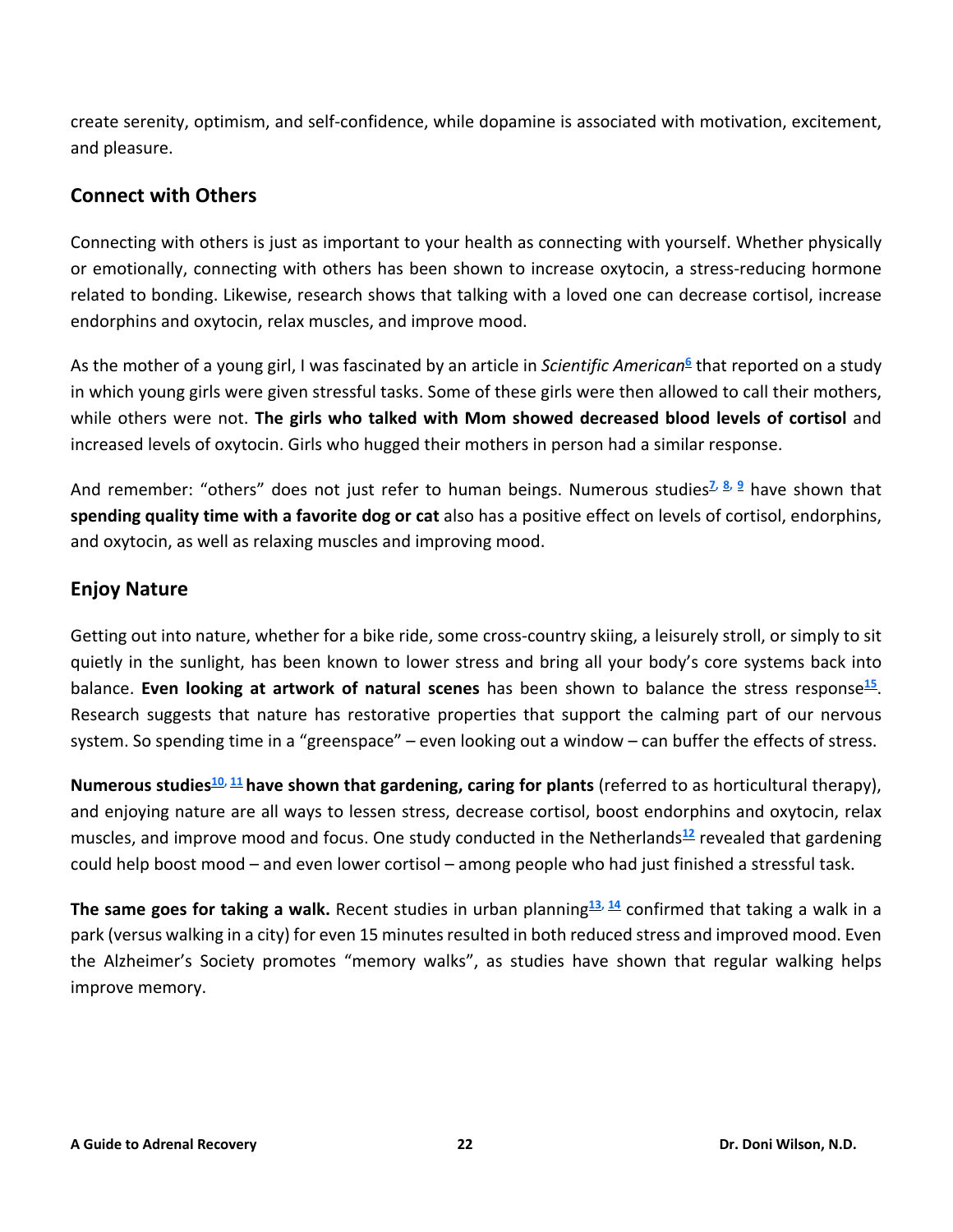#### <span id="page-25-0"></span>**Experience Emotion**

An extraordinarily effective way to rebalance your stress response and prevent adrenal stress is to allow yourself to experience emotion. This is because **emotions stimulate the hormones and neurotransmitters that lower stress in your body.**

<span id="page-25-2"></span>*Laughter***, for example, is a powerful stress reliever.** Studies conducted as early as 1989**[16](#page-34-7)** have shown that laughter can help reduce cortisol levels, while also raising your endorphins and oxytocin. This results in your muscles relaxing and an overall improvement in mood.

<span id="page-25-3"></span>**But even expressing "negative" emotions** – such sadness, frustration, or anger – can be healing, especially if they are shared*.* In one study**[17](#page-35-0)** a group of female students were asked to share their emotions about a stressful task they were assigned. One group of students received no emotional response from the people with whom they had shared their feelings. The other group received an empathic response from the people to whom they had spoken. Those who had received empathy felt less stressful as a result of expressing their negative emotions, simply **because they felt they had been heard and understood.** While many people might find it hard to share negative emotions with others, this shows that "bottling up" those feelings can be bad for your health!

<span id="page-25-4"></span>**Writing in a journal is another terrific way to avoid adrenal stress and balance your stress response.** A study published in *Psychotherapy Research***[18](#page-35-1)** found that people in therapy who wrote about their emotions had less anxiety and fewer symptoms of depression than a control group of patients who did no writing. The journal-writers also made better progress in therapy.

#### <span id="page-25-1"></span>**Curl Up with a Good Book – and Some Chocolate!**

<span id="page-25-5"></span>According to Dr Lewis at the University of Sussex, England, "Losing yourself in a book is the ultimate relaxation." In a 2009 study he carried out<sup>[19](#page-35-2)</sup>, the heart rates and stress levels of a group of volunteers were tested before and during a variety ofrelaxation methods, including talking a walk, having a cup of tea/coffee, and reading a book. Of these, reading was most effective: **just six minutes of reading reduced stress levels by an impressive 68%.**

<span id="page-25-6"></span>And here's some news you will really like: A recent study reported<sup>[20](#page-35-3)</sup> there is a link between the consumption of **one ounce of chocolate each day for two weeks with decreased levels of cortisol.** So, taking some time out every day to curl up with a good book while savoring a square of chocolate is actually a perfect way to reduce stress! Remember, though, that many chocolates contain sugar and lots of calories, so be sure to eat it in moderation, and always choose dark chocolate for the added dairy-free, lower-sugar, antioxidant benefits. You can find some delicious examples of 70% dark [chocolate](https://www.drdonistore.com/Chocolate_c_89.html) in my online shop.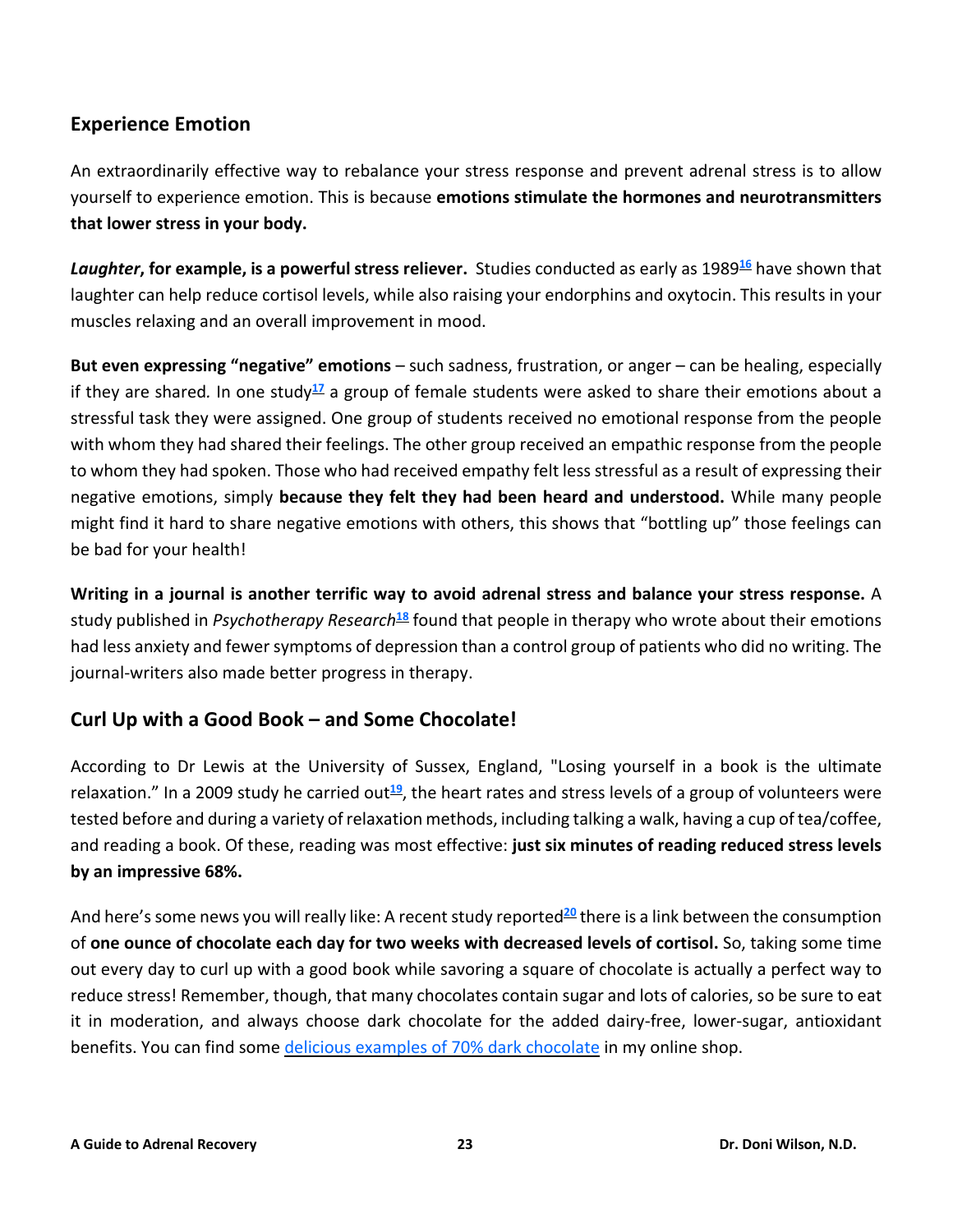## **UNIVERSAL HEALING REMEDY #4: EXERCISE**

<span id="page-26-0"></span>One of the most effective ways to combat stress is to exercise regularly. That said, when you are suffering from adrenal distress, trying to exercise too much or too strenuously can do more harm than good. Also, it's important to remember that there is no single "right" type or amount of exercise for all people. One of the most important things I have learned in working with patients over the years is that effective exercise *must* be tailored according to the abilities, tastes, and lifestyle of each individual.

It is always important to **exercise** *at your current level.* Even if you used to be a marathon runner, if you haven't exercised in a while, **start with five minutes a day.** Start small, perhaps with some gentle stretching movements. Later, you can add some core muscle exercises (see below). Your *brain* might tell you that you "should" do more, but that might be what your *body* needs. When your adrenal glands are stressed, you cannot expect to perform the same way as when you were healthy.

If you feel tired or in pain after exercising, your body is telling you that you did too much. If you experience any kind of pain, tiredness, or weakness after exercising, **do less next time.** Remember, also, that you might not feel the pain until the day *after* you exercised, so be vigilant about listening to your body. It is better to do less and feel good afterward than to push yourself and need a week to recover.

An important part of exercising is to **strengthen the deep inner core muscles** in the body's upper and lower torso. Although you can't see the inner core muscles even when they're in perfect shape, they are crucial to your health, energy, and flexibility. They stabilize the body, keep your posture upright, and protect many of your organs. Ultimately, your core muscles are engaged in every movement you make, and should be the cornerstone of any exercise regimen.

## <span id="page-26-1"></span>**Stress-free Core Muscle Exercises**

Here's an easy, stress-free way to start engaging your inner core muscles:

- Lie on your back with your knees bent and feet on the floor.
- Press your lower back into the floor and hold for four seconds, then release.
- Repeat this several times, according to your capability. You may then gradually hold the position for longer amounts of time (up to 30 seconds).

Here's another option for strengthening core muscles:

- Get on your hands and knees, with your back flat and parallel to the floor.
- Pull in your belly button toward your spine and hold for four seconds, and release. Remember to breathe with these movements.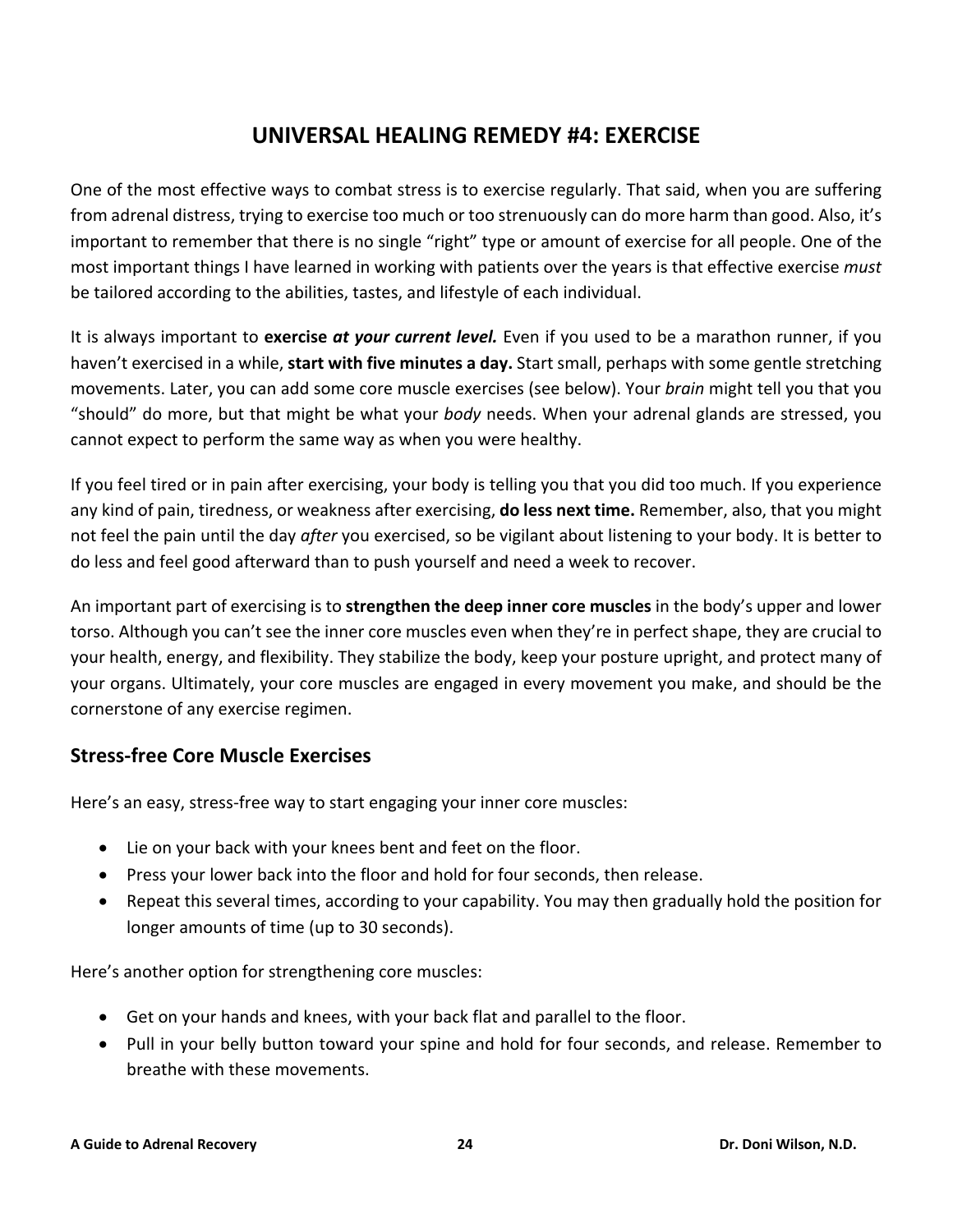• Repeat this several times, according to your capability. You may then gradually hold the position for longer amounts of time (up to 30 seconds).

These simple movements prepare your body for other aspects of your exercise routine, and they are the perfect way to start exercising if you're out of practice.

#### <span id="page-27-0"></span>**As You Start to Build Back Your Strength**

Once you feel your strength and endurance start to improve, you can add other types of exercises that can help make your body stronger and more resistant to future problems with adrenal distress. On [pages](https://doctordoni.com/the-stress-remedy-book/) 198 -200 of my book *The Stress [Remedy](https://doctordoni.com/the-stress-remedy-book/),* I detail four different stress-reducing exercise regimes you might want to try. But again, I don't recommend launching right into these until you have started to rebuild your stamina and addressed your adrenal issues.

Finally, always remember to make your regime work *for you.* **Choose a type of exercise you enjoy and that fits easily into your schedule.** Otherwise, you'll just be putting yourself back on the "stress treadmill" by demanding too much of your body.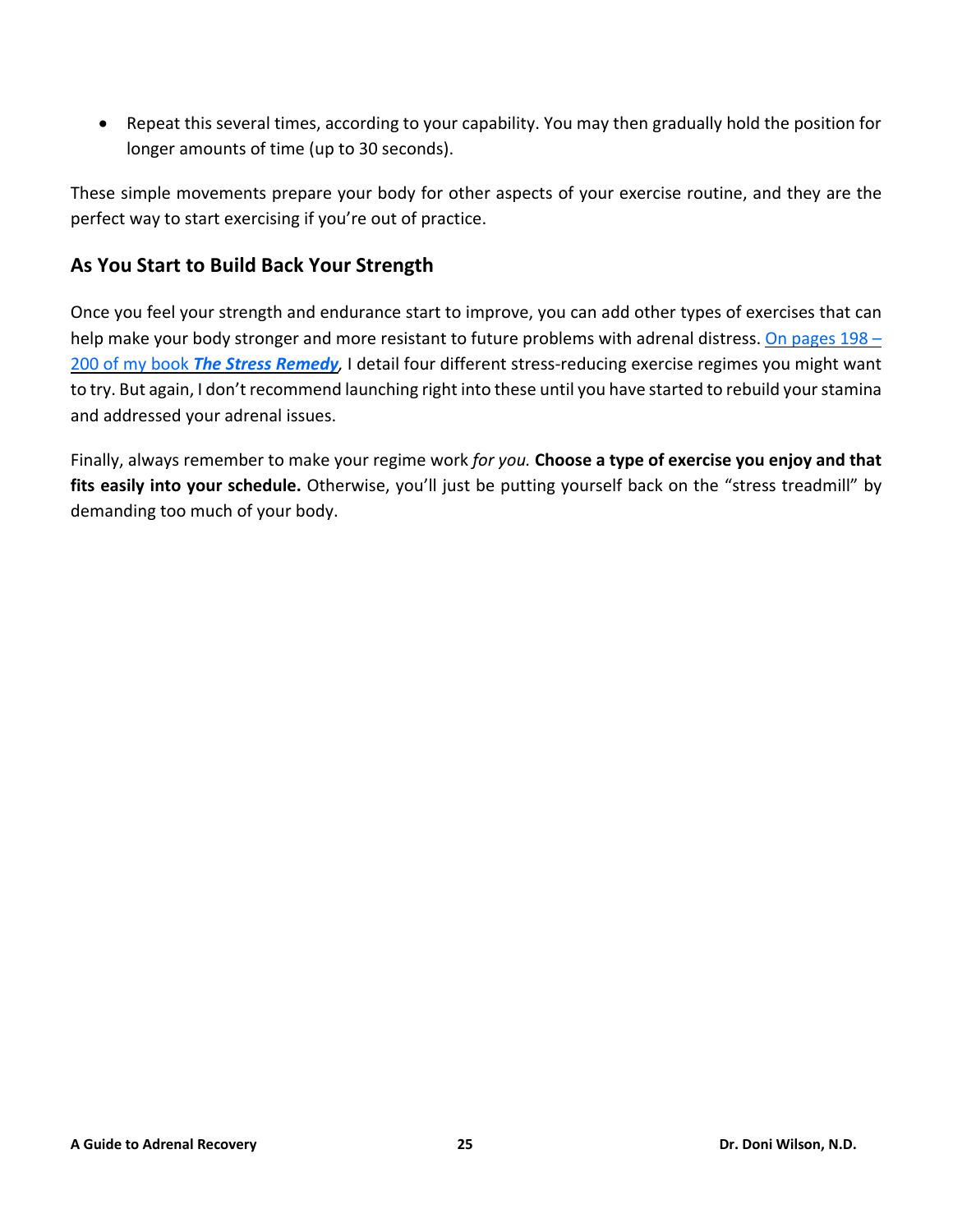## **LIVING IN TOTAL WELLNESS – TODAY AND EVERY DAY**

<span id="page-28-0"></span>If you suffer from adrenal distress – especially if you have been struggling with it for a long time – getting back to a state of balance can seem like an unattainable dream. But based on my almost 20 years of experience as a naturopathic doctor helping patients with adrenal distress, I can assure you that it *is* possible not only to get over your troublesome symptoms, but to come back to a state of total *wellness –* full of health, vitality, energy, and joy.

Of course, if you are currently very stressed, knowing where to start with all the information provided in this guide can be daunting, or even overwhelming. To make it easy for you, I invite you to plan your journey back to health using a "tiered" approach, as follows.

## <span id="page-28-1"></span>**TIER 1: SUPPLEMENTS**

First, take the quiz at the beginning of this book to determine the *most* troublesome symptoms of adrenal distress you currently face: sleep, energy, or anxiety/mood. Then, refer to the section in this guide that discusses that specific issue. Read about the natural supplements recommended for that issue and choose one (or, at most, two) that you'd like to try out. Don't experiment with *too* many supplements at once; I find it works best to get a sense of how your body responds to each product before adding another. Adding one at a time also allows you to adjust the dose until you see some benefit or can evaluate the effectiveness of the product for you. Bear in mind that, unlike harsh prescription drugs, it may take several weeks before you start to see any noticeable effects from natural supplements. If you want to introduce another supplement into your healing regime, you can do so a few weeks later.

#### <span id="page-28-2"></span>**TIER 2: IMPLEMENT THE "STRESS REMEDY"**

I strongly believe in the effectiveness of what I call "The Stress Remedy". There are two parts to the Stress Remedy. First, sign up for one of my **"Stress Remedy [Programs"](https://doctordoni.com/dr-donis-stress-remedy-programs-7-day-and-21-day/)**, which are 7-day and 21-day packages that combine of supplements, recipes, and written support for people with stress-related health issues.

For an effective adrenal recovery, it's crucial to introduce the "CARE" universal healing strategies into your daily routine. I support you to introduce these in the daily email tips that come with the 7- and 21-day programs. But remember: these could be major *lifestyle* changes for you, so don't stress yourself out by trying to introduce them into your life all at once. Start with "C" ("clean eating"), before you try anything else. After a few weeks, if you feel you have gotten into the *habit* of clean eating, move on to "A" ("adequate sleep"), especially if sleep was one of our troublesome issues. Once you have changed some of your sleeping habits, you can start to think about ways to bring "R" ("reduce stress") into your life by making time for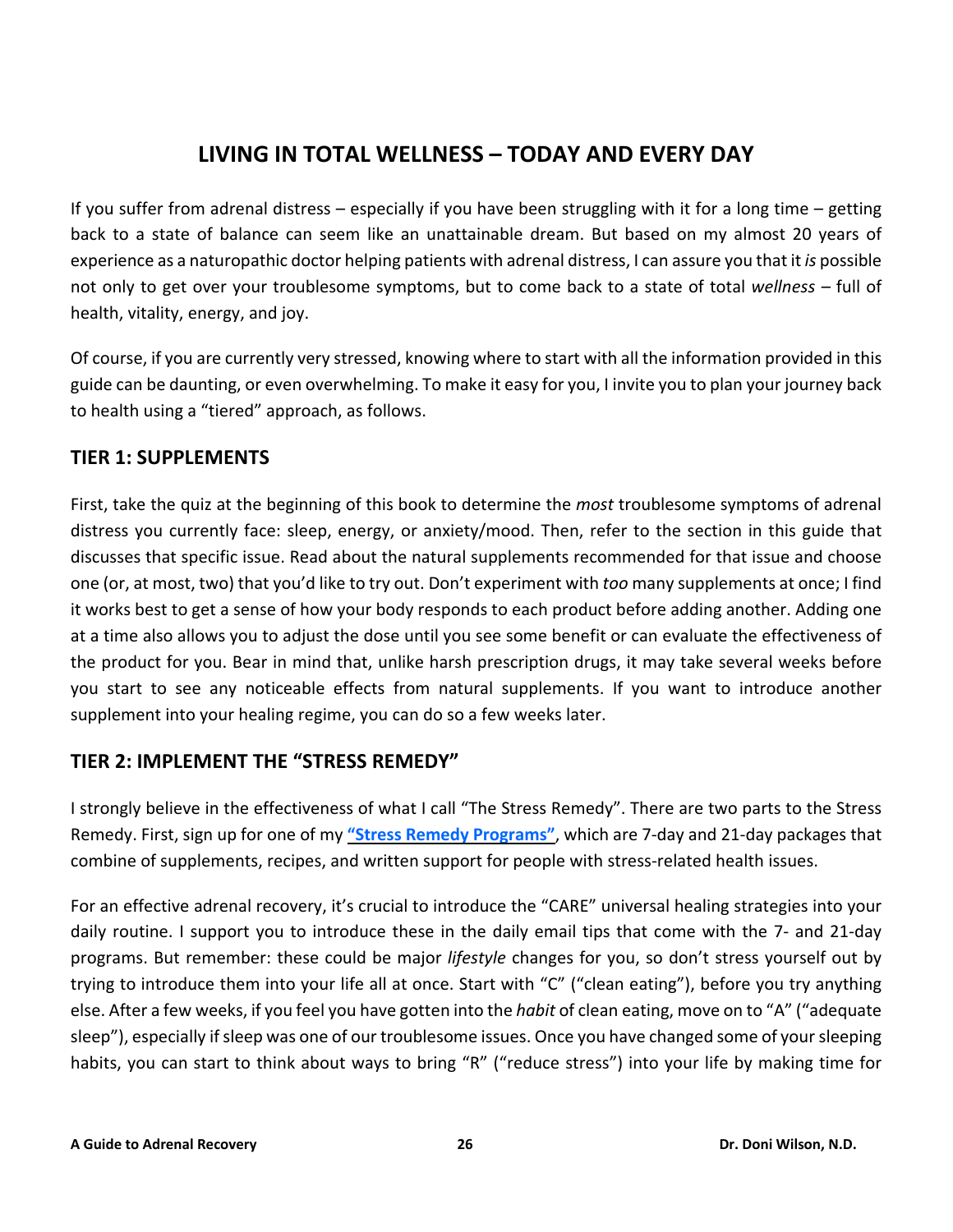stress-reducing activities in your daily routine. After you have made these lifestyle changes, "E" ("exercise") becomes easier and more effective.

## <span id="page-29-0"></span>**TIER 3: GET YOUR STRESS HORMONE LEVELS CHECKED**

If you suffer from extreme symptoms of adrenal distress (what many people call "adrenal fatigue" or "burnout"), **OR** your troublesome symptoms have been going on for a long time, it might be helpful to have your stress hormone levels checked to determine some of the underlying *causes* of your adrenal imbalances. The health panels I routinely suggest to my patients include:

- **Cortisol:** <sup>a</sup> timed urine or saliva test collected morning, mid-day, evening, and bedtime, so we can see the cortisol curve (or if cortisol is too high or too low at any particular time of day).
- **Adrenaline:** <sup>a</sup> urine test to measure epinephrine and norepinephrine levels.
- **Neurotransmitters:** <sup>a</sup> urine test that measures levels of several neurotransmitters, including serotonin, dopamine, GABA, and glutamate.
- **Food [sensitivities](https://www.drdonistore.com/search.asp?keyword=food+sensitivity+test&search=) (IgA and IgG) panel**: <sup>a</sup> blood test completed with <sup>a</sup> finger prick, which you can do at home. See previous section on "Clean Eating" for more details.
- **Blood sugar test:** <sup>a</sup> blood test of glucose and hemoglobin A1c, to measure your average blood sugar level over three months.

Many of these are available for purchase for home testing, or you can ask your doctor to order them for you. In my own practice, I make these tests available to any patient who wishes to take them, and I include them as standard in many of my [naturopathic](https://doctordoni.com/services/) treatment packages.

## <span id="page-29-1"></span>**TIER 4: WORK WITH A NATUROPATHIC DOCTOR**

Of course, getting your levels checked is only useful if you know what to DO with the information the tests reveal. If you feel you need the support of a health professional, I strongly recommend working with a naturopathic doctor who can use your test results to formulate an individualized approach to address the root cause(s) of your adrenal imbalances, making it less likely adrenal distress will come back into your life in the future.

If you feel you need this level of support but you don't already have a naturopathic doctor, I invite you to read about my range of [specialized](https://doctordoni.com/services/) treatment packages. My 'Adrenal [Recovery](file:///C:/Users/Lynn/Dropbox/Spirit%20Authors%20-%20Dr%20Doni/eBooks/Adrenal%20guidebook/Dr-Doni-Wilson_Adrenal-Recovery-and-Wellness-Package.pdf) and Wellness Package' may be of particular interest if you know you have adrenal issues, or suspect you may have adrenal distress based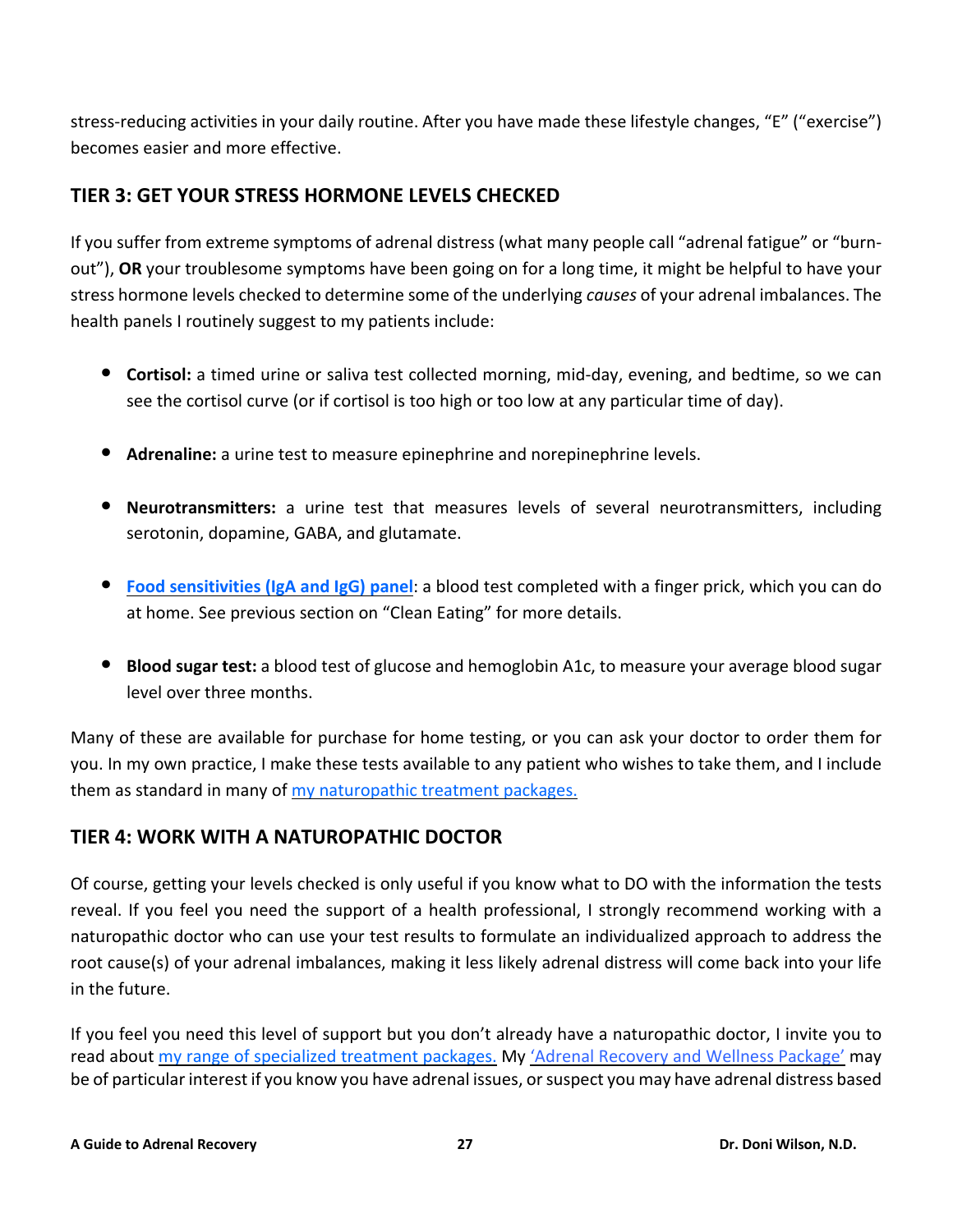on your symptoms. This 6-month program is designed not only to help you recover from adrenal distress, but to STAY healthier and more resilient in the long term.

**Finally, I want to take a stand** and say that this "tiered" approach will not only help you avoid serious health issues, but also the need for prescription medications that can cause serious side effects that may actually *worsen* yoursymptoms. That is why, if you are really struggling, the very best solution isto work with a good naturopathic doctor who can provide you with answers and one-on-one support.

I hope this little guide has made it easier for you to determine the practical steps you need to take so you can restore your adrenal balance and attain a state of total wellness – now and for the rest of your life.

If you want to learn even more about my "Stress Remedy" approach to natural holistic health, I recommend picking up a copy of my book *The Stress Remedy: Master Your Body's Synergy and [Optimize](http://thestressremedy.com/) Your Health*. This book will give you even more information on how and why we experience stress, and itsimpact on your health and wellbeing. It also gives detailed instructions on how to reclaim your health, including my "Stress Remedy Master Plan", a recommended meal plan, and dozens of stress-reducing recipes.

Then, you can take out your dark chocolate and "curl up with a good book" - and get started on your **healing journey.**

Wellness wishes to you,

De Loui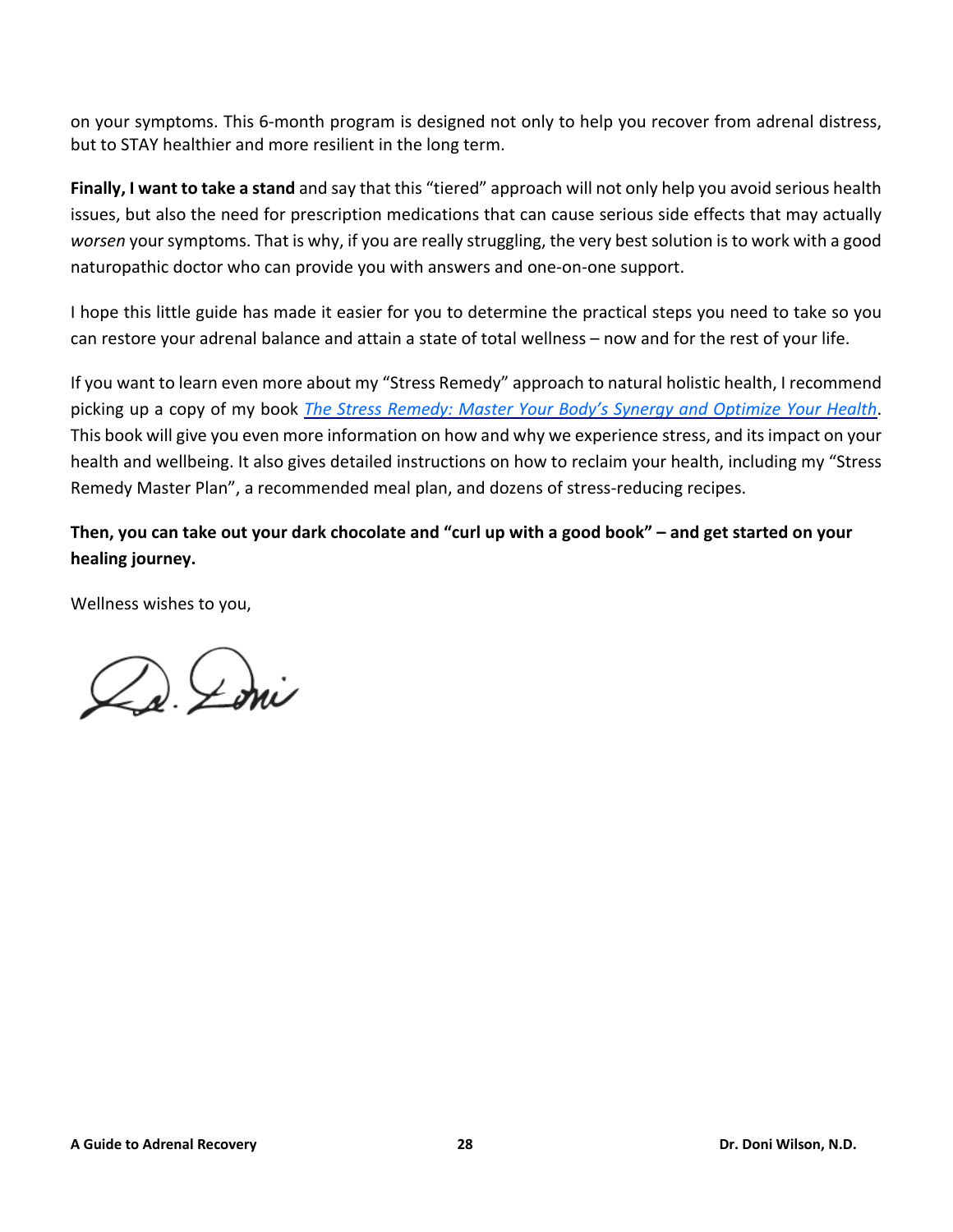## **BOOKS, SUPPLEMENTS AND PROGRAMS BY DR. DONI WILSON**

<span id="page-31-0"></span>

*The Stress [Remedy:](https://doctordoni.com/the-stress-remedy-book/) Master Your Body's [Synergy](https://doctordoni.com/the-stress-remedy-book/) and [Optimize](https://doctordoni.com/the-stress-remedy-book/) Your Health*

The award-winning, definitive guide to Dr. Doni Wilson's naturopathic approach to health. Find out the science behind all illness, and the practical steps to achieve lifelong wellness.

**Contains 50 pages of recipes** – all gluten, egg, dairy, and soy FREE. Over 300 pages long.

#### **Dr. Doni's Stress Remedy [Programs](https://doctordoni.com/dr-donis-stress-remedy-programs-7-day-and-21-day/)**



7-day and 21-day programs designed to help you reset old eating habits, balance blood sugar, heal digestive issues, reduce inflammation, assist you with healthy weight loss, and free your body from toxins and stress.

#### **Dr. Doni's Natural Sleep [Solutions](https://doctordoni.com/pdfs/Dr-Doni-Wilson_Natural-Sleep-Solutions-Package.pdf)**



A 6-month naturopathic treatment package for patients whose lives are negatively affected because they cannot fall asleep and/or stay asleep at night and are seeking a natural sleep remedies and solutions.

#### **[Autoimmunity](https://doctordoni.com/pdfs/Dr-Doni-Wilson_Oxidative-Stress-Prevention-and-Treatment-Package.pdf) Solutions Package**



A 6-month naturopathic treatment package for patients suffering from symptoms of autoimmunity, such as fibromyalgia, chronic fatigue, rheumatoid arthritis, Hashimoto's, MS, lupus, chemical sensitivities, weakness, brain fog,

dementia, neuro-generation, etc.

# **UNIQUE Products [Designed](https://www.drdonistore.com/dr-Doni-products_c_50.html) By Dr. Doni**

stay asleep, restore health, and regain your sanity without



medication.

**INSOMNIA** 

**A NATURAL GUIDE<br>TO BETTER SLEEP** DR DONI WILSON

> Find EXACTLY what you need in this range of natural supplements designed by Dr. Doni herself. 100% quality and freshness guaranteed. Free shipping on orders over \$99.

*[Insomnia:](https://doctordoni.com/insomnia-a-natural-guide-to-better-sleep/) A Natural Guide to [Better](https://doctordoni.com/insomnia-a-natural-guide-to-better-sleep/) Sleep*

In this book, Dr. Doni Wilson shares easy-to-understand explanations – and natural solutions – for 12 of the most common factors that contribute to sleeplessness and wakefulness at night. Discover the science behind sleeplessness, and how to fall asleep,

#### **Dr. Doni's Leaky Gut [Solutions](https://doctordoni.com/pdfs/Dr-Doni-Wilson_Leaky-Gut-and-Digestive-Solutions-Package.pdf)**



A 6-month naturopathic treatment package for patients diagnosed with leaky gut, or who are experiencing symptoms that may be caused by leaky gut and seeking natural remedies and solutions for digestive health.

#### **Dr. Doni's Adrenal [Recovery](https://doctordoni.com/pdfs/Dr-Doni-Wilson_Adrenal-Recovery-and-Wellness-Package.pdf) & Wellness Package**



A 6-month naturopathic treatment package for patients suffering from symptoms of adrenal distress and cortisol issues, such as chronic fatigue, sleep issues, chronic pain, mood issues, chronic illness, allergies, etc.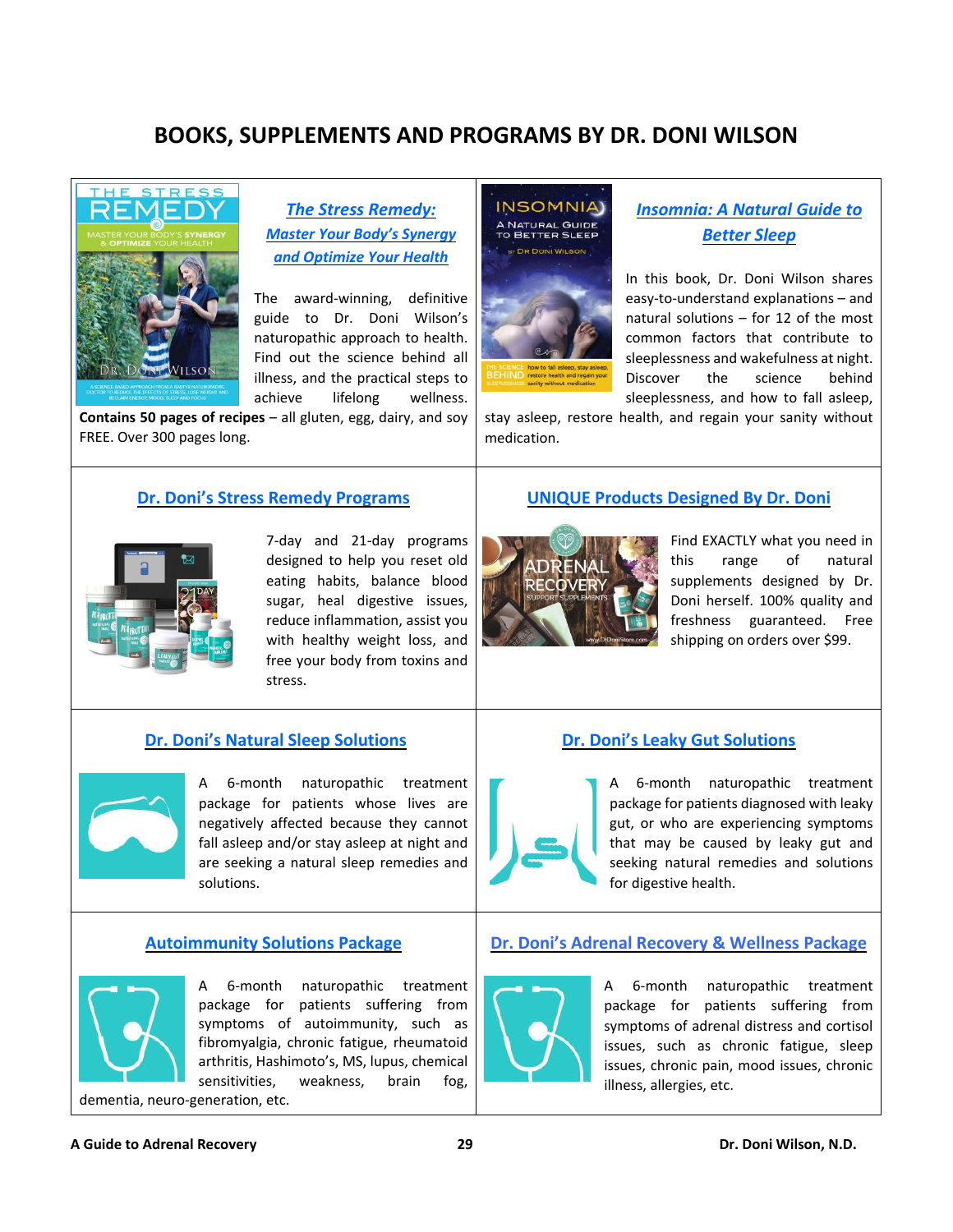## **ABOUT DR. DONI WILSON**

<span id="page-32-0"></span>

**Dr. Donielle (Doni) Wilson** is a nationally celebrated naturopathic doctor, certified professional midwife (CPM), doula and nutrition specialist, who is dedicated to maximizing the health of women, men and children, through natural approaches. She has a doctorate in naturopathic medicine from Bastyr University, as well as a bachelor's degree in nutrition and a bachelor's in science from Oregon State University. She is also the author of the book *[The](http://thestressremedy.com/) Stress Remedy: Master Your Body's Synergy and [Optimize](http://thestressremedy.com/) Your Health,* in which she explains how and why we experience stress, how it impacts our health and wellbeing, and how we can reclaim our health naturally. She is also

the creator of the **Stress Remedy 7-Day and 21-Day [Programs](https://doctordoni.com/dr-donis-stress-remedy-programs-7-day-and-21-day/)** – popular nutritional regimes that reduces inflammation, heals digestion, supports detoxification, and brings the body back to a state of optimal health.

Dr. Doni started her career in a naturopathic clinic helping patients with environmental and food allergies. There, she created a specialized approach to food intolerances and "eating for health." She then established started her own naturopathic practice in 2001.

Deeply dedicated to addressing ailments related to stress, Dr. Doni went on to develop a methodology that examines how stress impacts each individual differently. Through this approach, she devised a variety of treatments for stress- related illnesses that include utilizing nutrients and herbs to balance hormone and neurotransmitter levels. Her approaches make life-changing differences in health conditions such as depression, anxiety, PMDD, insomnia, and more. She also helps women with hormone imbalances, menstrual irregularities, cervical dysplasia, difficulty conceiving, and recurrent infections.

Widely renowned in her field, Dr. Doni was awarded the NYANP Naturopathic Doctor of the Year award in 2004. She has served as the president and executive director of the New York Association of Naturopathic Physicians (NYANP), and is a member of the American Association of Naturopathic Physicians (AANP), Connecticut Naturopathic Physicians Association (CNPA), American Association of Naturopathic Midwives (AANM), Pediatric Association of Naturopathic Physicians (PEDANP) and Association for the Advancement of Restorative Medicine (AARM). She is regularly called upon to discuss naturopathic medicine in the media and has recently appeared in *Natural Solutions Magazine, First for Women Magazine, Huffington Post, Elle Magazine, Inspiyr Magazine, Mind Body Green, Energy Times,* and *Fox News*.

**Website:** <http://doctordoni.com/> **Phone:** 855.316.2114 **Email:** [office@doctordoni.com](mailto:office@doctordoni.com) Appointments available in person and/or via HIPAA compliant video/phone call.

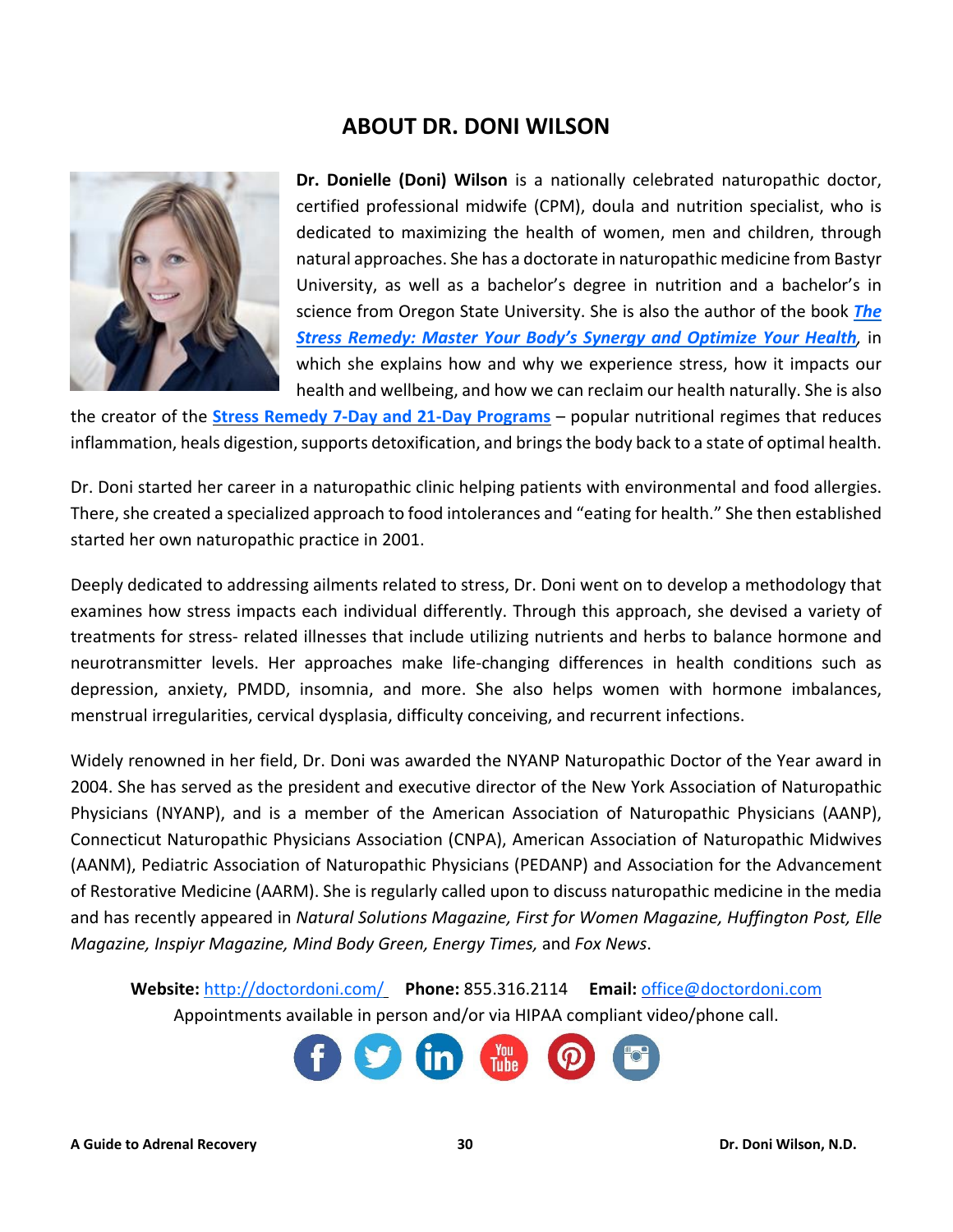## **REFERENCES**

- <span id="page-33-1"></span><span id="page-33-0"></span>1. Michalsen A, Grossman P, Acil A, et al. 2005. "Rapid stress reduction and anxiolysis among distressed women as a consequence of a three-month intensive yoga program". *Med Sci Monit.* 2005;11(12):CR555-CR561. Accessed Oct 14, 2016 from [https://www.ncbi.nlm.nih.gov/pubmed/16319785.](https://www.ncbi.nlm.nih.gov/pubmed/16319785) *Go back to [where](#page-23-2) you left off.*
- <span id="page-33-2"></span>2. Brown RP, Gerbarg PL. Sudarshan. 2005. "Kriya Yogic breathing in the treatment of stress, anxiety, and depression". Part 2 – clinical applications and guidelines. *J Altern Complement Med*. 2005;11(4):711-717. Accessed Oct 14, 2016 from [https://www.ncbi.nlm.nih.gov/pubmed/16131297.](https://www.ncbi.nlm.nih.gov/pubmed/16131297) *Go back to [where](#page-23-2) you left off.*
- <span id="page-33-3"></span>3. C.E. Kerr, et al. 2011. "Effects of mindfulness meditation training on anticipatory alpha modulation in primary somatosensory cortex". *Brain Res. Bull.* 2011 May 30;85(3-4):96-103. Accessed Oct 14, 2016 from [https://www.ncbi.nlm.nih.gov/pubmed/21501665.](https://www.ncbi.nlm.nih.gov/pubmed/21501665) *Go [back](#page-23-2) to [where](#page-23-2) you left off.*
- <span id="page-33-4"></span>4. Martín-Asuero A, García-Banda G. 2010. "The Mindfulness-based Stress Reduction program (MBSR) reduces stress-related psychological distress in healthcare professionals". *Span J Psychol*. 2010 Nov;13(2):897-905. Accessed Oct 14, 2016 from [https://www.ncbi.nlm.nih.gov/pubmed/20977037.](https://www.ncbi.nlm.nih.gov/pubmed/20977037) *Go back to [where](#page-23-2) you left off.*
- <span id="page-33-5"></span>5. Field T, Hernandez-Reif M, Diego M, Schanberg S, Kuhn C. 2005. "Cortisol decreases and serotonin and dopamine increase following massage therapy". *Int J Neurosci*. 2005;115(10):1397-1413. Accessed Oct 14, 2016 from [https://www.ncbi.nlm.nih.gov/pubmed/16162447.](https://www.ncbi.nlm.nih.gov/pubmed/16162447) *Go back to [where](#page-23-3) you left off.*
- <span id="page-33-6"></span>6. Harmon, Katherine. 2010. "A phone call from Mom reduces stress as well as a hug". Scientific American. Accessed Oct 14, 2016 from [https://blogs.scientificamerican.com/observations/a](https://blogs.scientificamerican.com/observations/a-phone-call-from-mom-reduces-stress-as-well-as-a-hug/)[phone-call-from-mom-reduces-stress-as-well-as-a-hug/.](https://blogs.scientificamerican.com/observations/a-phone-call-from-mom-reduces-stress-as-well-as-a-hug/) *Go back to [where](#page-24-2) you left off.*
- <span id="page-33-7"></span>7. Arhant-Sudhir K, et al. 2011. "Pet ownership and cardiovascular risk reduction: supporting evidence, conflicting data and underlying mechanisms". *Clin Exp Pharmacol Physiol.* 2011 Nov;38(11):734-8. Accessed Oct 14, 2016 from [https://www.ncbi.nlm.nih.gov/pubmed/21824172.](https://www.ncbi.nlm.nih.gov/pubmed/21824172) *Go back to [where](#page-24-3) you left off.*
- <span id="page-33-8"></span>8. Polheber JP, Matchock RL. 2014. "The presence of a dog attenuates cortisol and heart rate in the Trier Social Stress Test compared to human friends". *J Behav Med.* 2014 Oct 30. Accessed Oct 14, 2016 from [https://www.ncbi.nlm.nih.gov/pubmed/24170391.](https://www.ncbi.nlm.nih.gov/pubmed/24170391) *Go back to [where](#page-24-3) you left off.*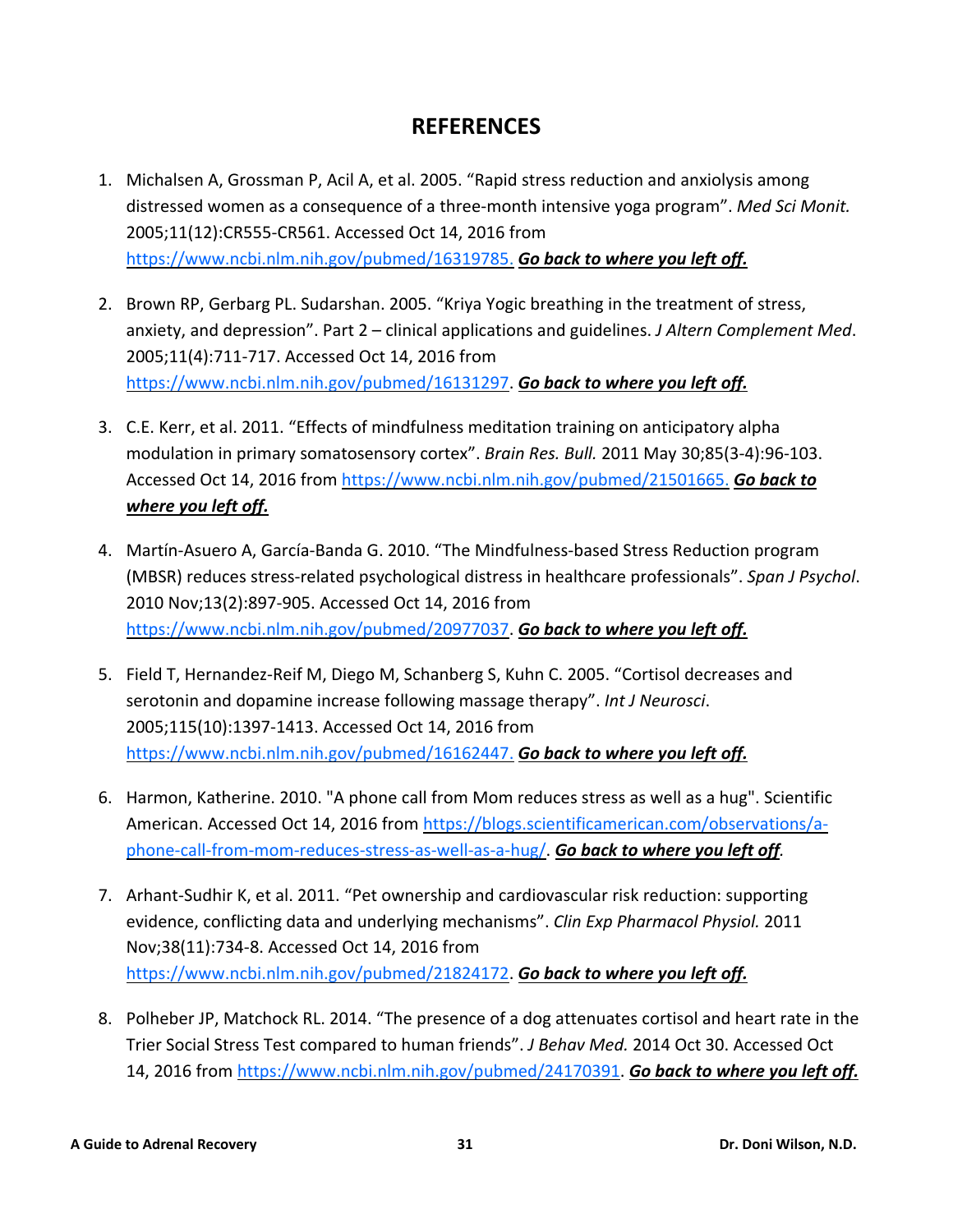- <span id="page-34-0"></span>9. Qureshi AI, et al. 2009. "Cat ownership and the Risk of Fatal Cardiovascular Diseases". *J Vasc Interv* Neurol. 2009 Jan;2(1):132-5. Accessed Oct 14, 2016 from [https://www.ncbi.nlm.nih.gov/pubmed/22518240.](https://www.ncbi.nlm.nih.gov/pubmed/22518240) *Go back to [where](#page-24-3) you left off.*
- <span id="page-34-2"></span>10. Detweiler M, Sharma T, Detweiler J, Murphy P, Lane S, Carman J, Chudhary A, Halling M and Kim K. 2012. "What Is the Evidence to Support the Use of Therapeutic Gardens for the Elderly?" *Psychiatry Investig.* 2012 June; 9(2): 100(210). Accessed Oct 14, 2016 from [https://www.ncbi.nlm.nih.gov/pubmed/22707959.](https://www.ncbi.nlm.nih.gov/pubmed/22707959) *Go back to [where](#page-24-4) you left off.*
- <span id="page-34-3"></span>11. Agnes E van den Berg, Marijke van Winsum-Westra, Sjerp de Vries, Sonja ME van Dillen. 2010. "Allotment gardening and health: a comparative survey among allotment gardeners and their neighbors without an allotment". *Environ Health.* 2010; 9: 74. Accessed Oct 5, 2016. [https://ehjournal.biomedcentral.com/articles/10.1186/1476-069X-9-74.](https://ehjournal.biomedcentral.com/articles/10.1186/1476-069X-9-74) *Go back to [where](#page-24-4) you left [off.](#page-24-4)*
- <span id="page-34-4"></span>12. Van Den Berg AE1, Custers MH. 2011. "Gardening promotes neuroendocrine and affective restoration from stress". *J Health Psychol*. 2011 Jan;16(1):3-11. Accessed Oct 5, 2016 from [http://hpq.sagepub.com/content/16/1/3.abstract.](http://hpq.sagepub.com/content/16/1/3.abstract) *Go back to [where](#page-24-4) you left off.*
- <span id="page-34-5"></span>13. Bratman GN., Gretchen C. Daily, Benjamin J. Levy, James J. Gross. 2015. "The benefits of nature experience: Improved affect and cognition". *Landscape and Urban Planning*. 2015 June; 138: 41– 50. Accessed Oct 14, 2016 from [http://www.sciencedirect.com/science/article/pii/S0169204615000286.](http://www.sciencedirect.com/science/article/pii/S0169204615000286) *Go back to [where](#page-24-5) you [left](#page-24-5) off.*
- <span id="page-34-6"></span>14. Song C, Ikei H, Igarashi M, Miwa M, Takagaki M, and Miyazaki Y. 2014. "Physiological and psychological responses of young males during spring-time walks in urban parks". *J Physiol Anthropol*. 2014; 33(1): 8. Accessed Oct 14, 2016 from [http://www.sciencedirect.com/science/article/pii/S0169204615000286.](http://www.sciencedirect.com/science/article/pii/S0169204615000286) *Go back to [where](#page-24-5) you [left](#page-24-5) off.*
- <span id="page-34-1"></span>15. Brown DK, Barton JL, Gladwell VF. 2013. "Viewing nature scenes positively affects recovery of autonomic function following acute-mental stress". *Environ Sci Technol*. 2013 Jun 4;47(11):5562- 9. Accessed Oct 14, 2016 from [https://www.ncbi.nlm.nih.gov/pubmed/23590163.](https://www.ncbi.nlm.nih.gov/pubmed/23590163) *Go [back](#page-24-6) to [where](#page-24-6) you left off*.
- <span id="page-34-7"></span>16. Berk LS, Tan SA, Fry WF, Napier BJ, Lee JW, Hubbard RW, Lewis JE, Eby WC. 1989. "Neuroendocrine and stress hormone changes during mirthful laughter". *Am J Med Sci*. 1989 Dec;298(6):390-6. Accessed Oct 14, 2016 from [https://www.ncbi.nlm.nih.gov/pubmed/2556917.](https://www.ncbi.nlm.nih.gov/pubmed/2556917) *Go back to [where](#page-25-2) you left off*.